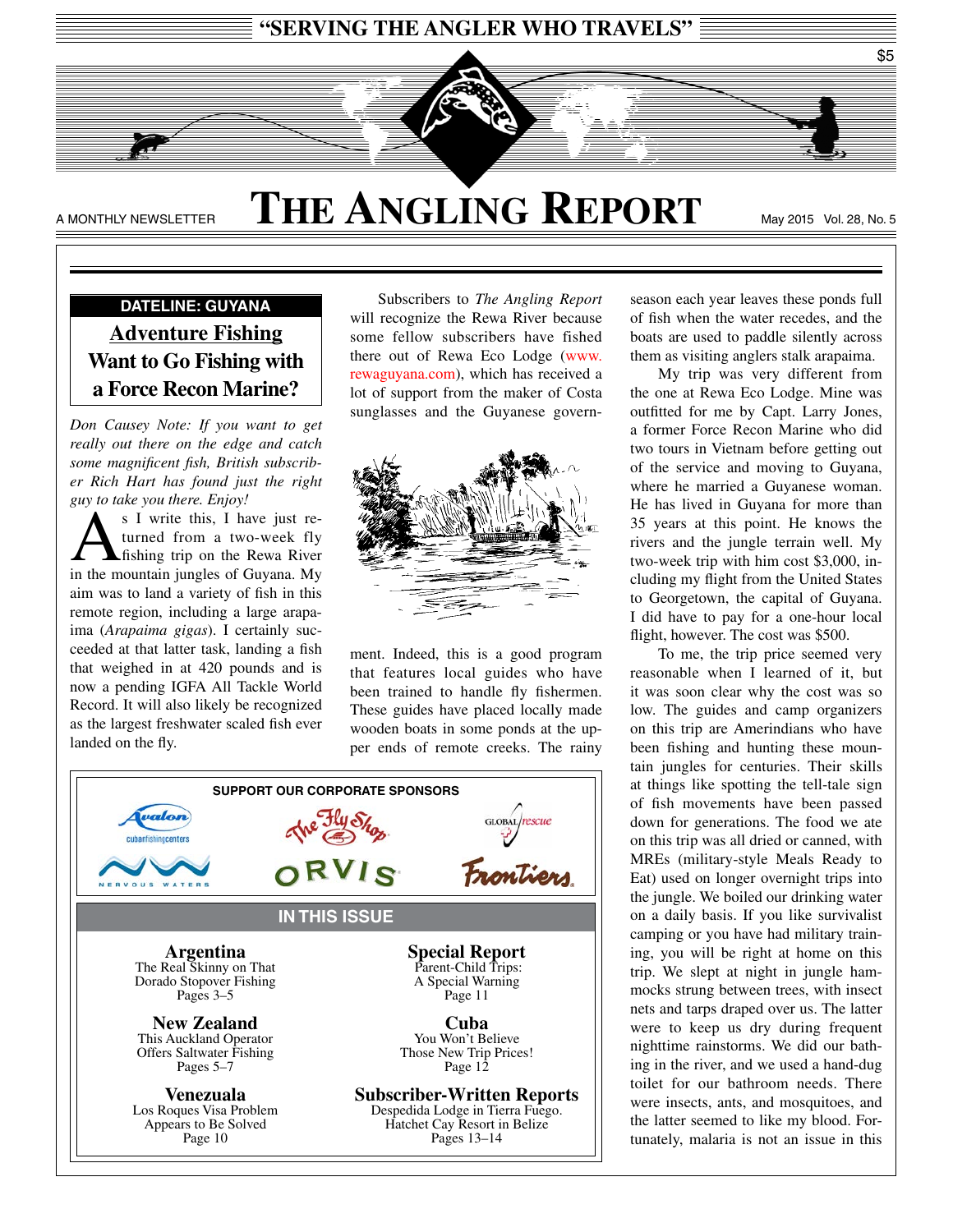region.

Our trip took us camping and fshing at various spots along the Rewa. The boat journey part of our trip began at a landing on the Rupununi River, which joined the Rewa some two hours later. During our trip, the water was high and very colored from the jungle rain runoff, which made fy fshing tough. The bait fshermen in our group had no problem catching various species of catfsh, however. I caught some Sorubim catfish myself on the fly by casting to them on sandy flats. The lure fishermen in the group used poppers, spinners, various shallow-water lures, and spook-type top water baits for peacock bass that had become trapped in ponds and were congregated around rocks in the river. These peacocks were of the popoca (or yellow) variety, and weighed upwards of ten pounds. I caught a number of peacocks on fy as well. Red and yellow fies, or anything with white in it, would tempt a peacock hit.

The omnipresence of piranha dictated the use of a wire shock tippet. Some of the black piranha we caught weighed more than eight pounds, while the many silver (or red-belly) piranha were much smaller, most of them weighing under a pound. We caught plenty of other fsh, too: jeju (or wolf fish), jacundá, bicuda, and pacu, for example. Near the rapids, we caught payara up to 15 pounds on lures and fies. The hook-set had to be strong, and most of the time they would throw the hook out of their bony mouths. Trahira (or wolf fsh) were hard to fnd on this trip. We managed to fnd only one, as I recall. It was in a large pool, where it had become trapped from the yearly water drop after the rainy season.

I particularly enjoyed targeting arowana with small baitfsh fies on the sandy fats and near overhanging trees, shrubs, and mangroves. I managed to land several small ones, though they can grow to above ten pounds in this region. The arowana were very shy and nervous, as they are regularly targeted by the local Amerindians with bow and arrow and with gill nets. An Amerindian hunter who is a great shot with a bow and arrow, I learned, is a prized man in his village. My guide, Terry, was amazing in that respect. He could hit a dime from 200 feet. He was one of the sons of the chief of the village, and he really took his task of finding me fish very seriously. I nicknamed him Tarzan Terry. There wasn't a thing he missed in that jungle.

Interestingly, one of the foods we had to eat was curried fsh. Given the British, Caribbean, and Indian influences on Guyanese culture, the local curries are excellent. We actually had what I jokingly called a "rat" curry one night. Seems the guides would go out at night and traverse the shoreline looking for a very large rodent, a vegetarian, known locally as a laba. That was the best curry of the trip. Larry's right-hand man, Jules, cooked it for us.

One downside of the trip was the boats. They had no real casting deck, and they were hard to manage for a fy fsherman. Locally made metal craft,

#### **Honor Roll Subscribers**

■ *The Angling Report* encourages subscribers to fle reports on great places to fish and important news developments that help the rest of us decide where to go—or not to go—fshing. Subscribers who file unusually important and useful reports are placed on our Subscriber Honor Roll and sent a complimentary Angling Report Honor Roll fshing cap. Honor Roll subscribers also get special consideration for FREE trips. Our latest Honor Roll subscriber is Neil Artz, who fled the report in this issue about a new saltwater fshing operator in Auckland, New Zealand. If you have been on an interesting trip recently, send a letter-length report to see if you can get on our subscriber Honor Roll. E-mail it to doncausey@anglingreport.com. You can fnd the complete list of Honor Roll subscribers on our website, [www.anglingreport.com.](http://www.anglingreport.com) Click on "Honor Roll subscribers."



#### **How can we help you?**

Angling Report is not a booking agent, nor is it affiliated with a booking agent, outfitter, or guide.

**New Subscriptions:** A one-year subscription costs \$49. Add \$11 per year in Canada/Mexico. \$29 overseas. Visa/MC/Amex accepted. Contact us on the Web (www.anglingreport  $.com$ ), by phone (202-770-9942), by e-mail ( mail@anglingreport .com), or by mail (The Angling Report, 4431 Greenwich Parkway, Washington, DC 20007).

**Online Extra Upgrade:** One year costs \$24, in addition to regular subscription fee. Puts one on list to receive e-mail invitations to go fshing FREE in return for fling a report. Unlimited access to our tripplanning database also included. Plus, e-mail and hard copies of monthly newsletters. Same contact details as above.

**Trip-Planning Materials:** Same contact details as above. By phone, fax, e-mail, or mail. Do your own searches on our website, www.anglingreport.com. Click on "Trip-Planning Tools." Thousands of pages of subscriber reports and previously published articles.

**Subscription Questions:** Same contact details as above. On our website, www.anglingreport.com, click on "Subscribe."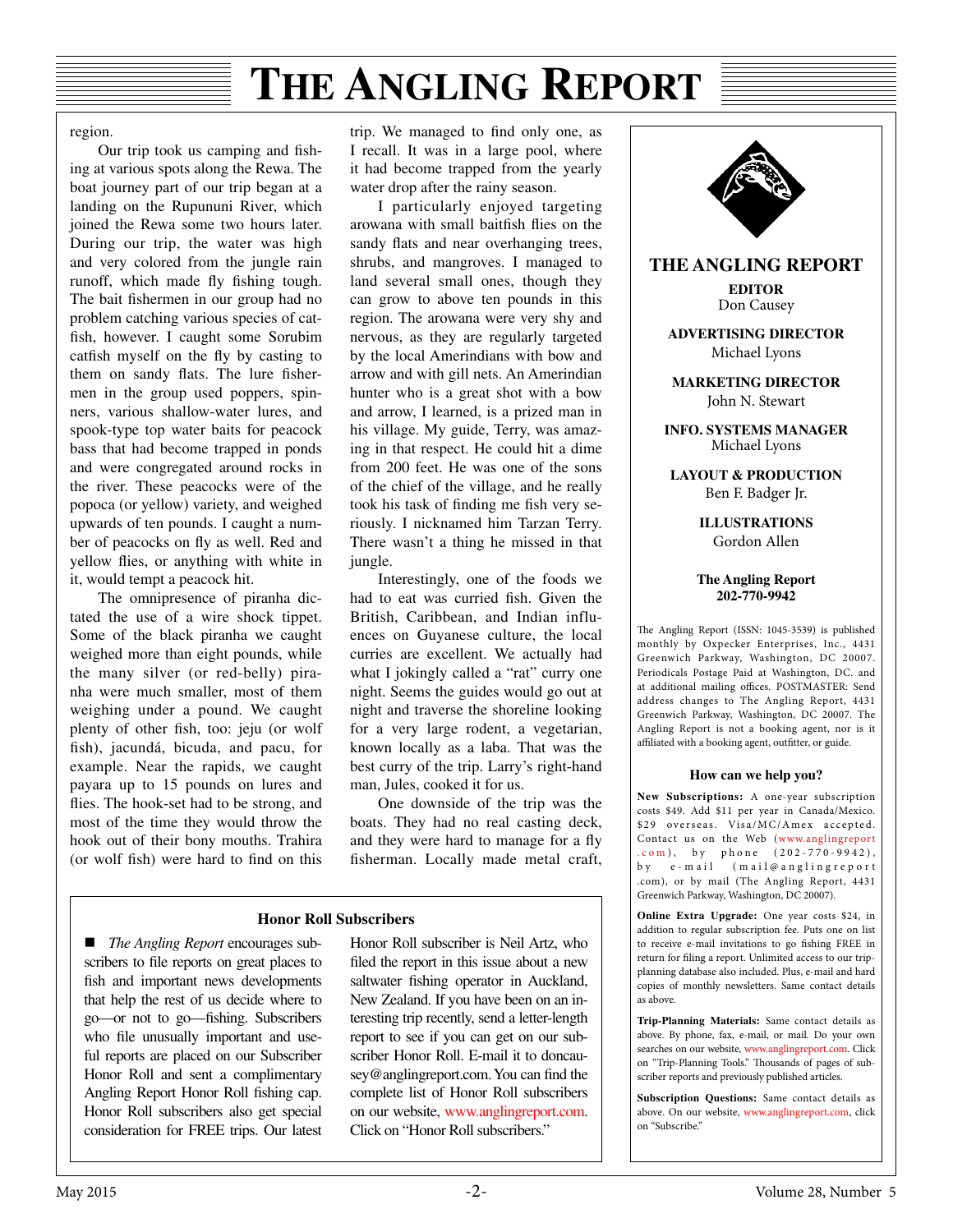they measured about 15 feet long. I travel a lot to far-fung places where fy fshing is not known or catered for, so I have learned to work around this kind of limitation. One continuing problem was the tendency of the engines to die suddenly. That was partly due to the number of shallow sand banks in the river and the presence of sunken trees. All you could do was expect the unexpected and just go with what was happening.

The principal highlight of my trip was the landing of a huge arapaima. It required absolute silence in the boat and took many casts with large fies. The undertaking involved three boatmen to tow the boats into ponds deep in the jungle and then two boatmen to paddle the boats. The ponds we fshed were known to leave a lot of trapped fsh behind when the rainy season fnished. Such ponds are perfect breeding places for arapaima. These fish protect their live young for several months, a task made easier in the remote ponds by the fact that piranha all move out into the river when the water starts dropping.

Previous to this trip, I had landed arapaima that weighed up to 300 pounds. On this trip, I took extra-strong Sage saltwater rods and heavy-duty reels with extra drag (Tibor Billy Pate Tarpon models in particular). My goal was to land any large arapaima I hooked as quickly as possible, thereby giving it an excellent chance of full recovery. Arapaima are air breathers, and they get very stressed when played too long on inadequate gear. The Guyanese government and the local Amerindians have done an excellent job of protecting this endangered species in Guyana. That is not so in surrounding Amazon countries such as Brazil, where they are regularly hunted and commercially fshed for. At any rate, the big fsh I caught indeed weighed 420 pounds, and is now a pending IGFA All Tackle World Record.

In sum, this trip is an excellent choice for the angler who wants a real adventure and a chance at a large variety of jungle species, including superlarge arapaima. This is a very basic trip, but I can attest that we encountered

no dangers, due to the excellent local knowledge of Capt. Larry and his Amerindian sidekick, Jules. The Amerindians in this area have fshed and hunted the surrounding jungle for centuries. While they are now used to westerners, they have chosen to live in their traditional way. They allow only a very limited number of respected operators into their areas to keep fshing pressure to a minimum. If this sounds like the right kind of trip for you, be aware that Capt. Larry takes a maximum of only four anglers per two-week trip.*—Rich Hart*. *Postscript:* More information on Capt. Larry and his Guyana trips can be found on his website at: [www.guyana](http://www.guyanafishing.com)fshing. [com](http://www.guyanafishing.com).



### **DATELINE: ARGENTINA FREE Fishing Trip The Real Skinny on That Dorado Stopover Fishing**

*Don Causey Note: We told you a while back that we were going to send an Online Extra subscriber on a FREE Fishing trip to Argentina to check out a new stopover dorado fshery outside Buenos Aires. Well, the lucky subscriber was Bill Taylor. He just got back from the trip, and here is what he saw and caught. See box elsewhere in this section for more information on our FREE Fishing Program.*

 $\mathcal T$  ho would have thought there would be a pristine, remotefeeling golden dorado fshery within one hour's boat run of the northern outskirts of Buenos Aires, a major metropolitan area of close to 20 million people? Spending one or two or three

days in this beautiful area (it's called the Rio Paraná delta) has to be about the best way in the world to rest up and get over jet lag before fying on to a lodge elsewhere in this vast country. I was able to enjoy this stopover opportunity thanks to *The Angling Report* and its FREE Fishing Program, which involves subscribers like me being invited to fish free at places around the world in return for fling an unbiased report afterward. The outfitter who donated my trip is owner/guide Noel Pollak, who has teamed up with Nervous Waters, the international fishing outfitter ([www.ner](http://www.nervouswaters.com)[vouswaters.com](http://www.nervouswaters.com)) to create a stand-alone destination fshery here that will also cater to stopover anglers.

My two-day trip to the Paraná delta took place this past February. I fished two days in all and had a wonderful time despite having no luck with the dorado. More on that in a moment. This trip was not the first time I fished with Noel Pollak. We frst met when he was head guide and fshing manager at Pira, Nervous Waters' upscale lodge in the beautiful Iberá Wetlands in Corrientes Province. Over the years, Noel has guided internationally in quite a number of places, including the United States. He was at one point a founding principal in, and developer of, the Bolivian dorado operation now run by Untamed Angling. Approximately 40 years old and widely experienced, Noel says the Paraná delta is his favorite place of all for dorado. He has fshed it for more than 20 years, he says. All that knowledge is important, because there are hundreds, if not thousands, of back channels, creeks, lagoons, and braids forming an intricate maze covering a massive area from Argentina to Uruguay. The main channel is wide, deep in spots, and a muddy tan color, offering virtually zero visibility into the water, and on weekends it's home to many recreational boaters. But back in the vast wilderness areas, the water, still somewhat tea-colored, clears considerably, presenting opportunities for sight casting in the remotest areas.

Noel and Nervous Waters are building a lodge complex in such an area,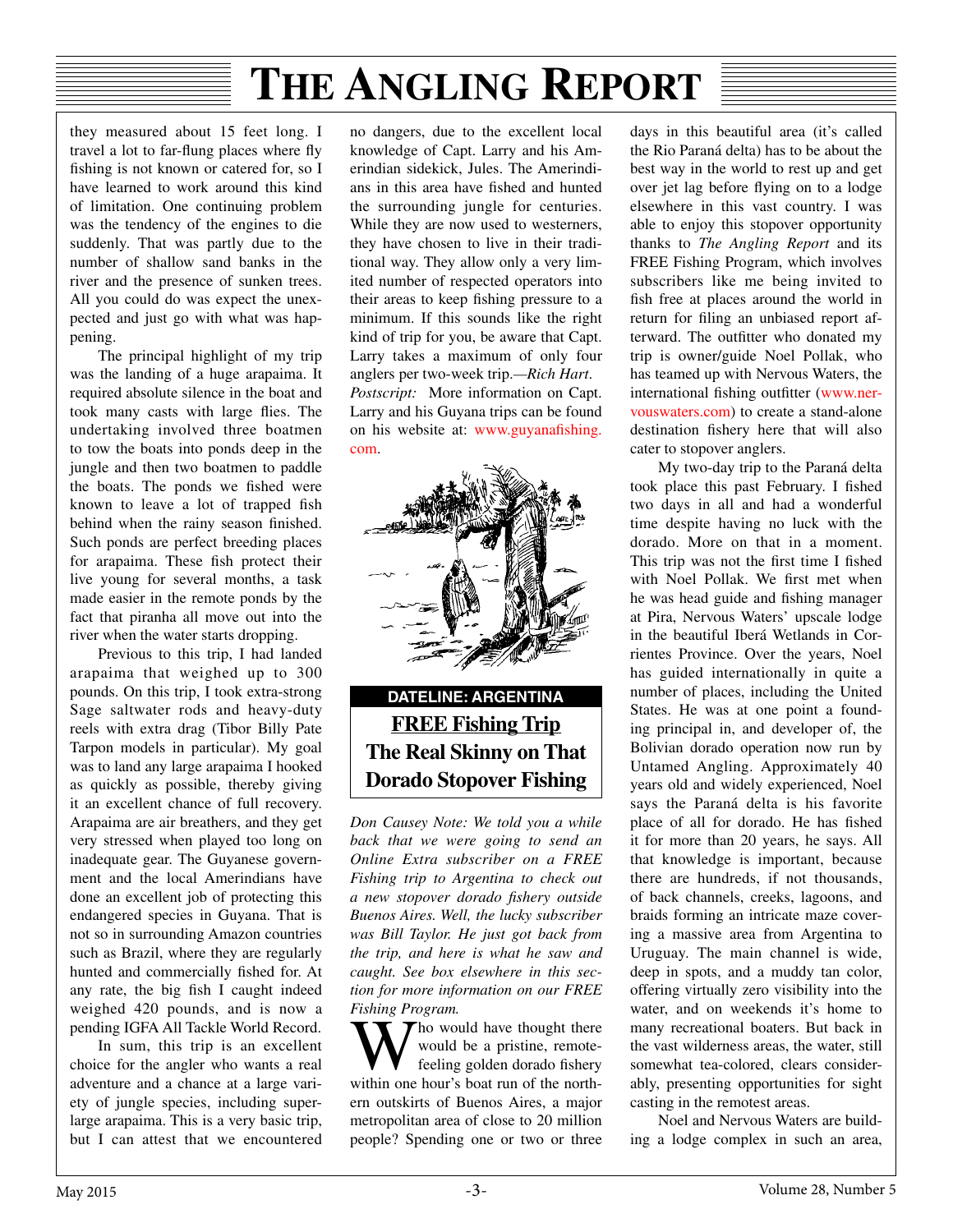at the junction of a fresh creek and an uninhabited side channel, on a large wooded property accessible only by boat. The property includes two large lagoons said to contain other species (Tarariras) that take surface fies and can be reached by canoe from the lodge. Expected to be completed by the end of May 2015, the lodge will accommodate four anglers in two ensuite doubles. The attractive four-building complex is being built waterside on stilts, with all four buildings connected by elevated decking and walkways. Electricity for air conditioning, cooking, water fltration, WiFi, and so on will be provided by generator. Until completion of the lodge, accommodations are provided at Los Pecanes, a comfortable, intimate inn/restaurant located on a side channel inhabited by other cabins.

My transfer driver, George, of LOL Argentina ([http://www.lolargentina.](http://www.lolargentina.com) [com](http://www.lolargentina.com)/; tel. US 406-577-1004 or Ar. 54- 11-4777-7879) met my morning fight from Miami to Buenos Aires. About 45 minutes later we joined Noel at the Tigre Marina. I was dressed for fshing and had packed a change of clothing, toiletries, and some fshing essentials in my boat bag (George took my other baggage necessary for an ensuing trip to Tierra del Fuego for storage at the hotel where I planned to stay after my delta adventure).

Noel furnishes all needed fy fshing equipment and fies, but I brought my own, just because I enjoy using my stuff. Noel's skiff is a custom 21-foot V-hull center console with a poling platform, powered by a 115 hp Yamaha 4-stroke. Ample casting decks are fore and aft. I especially appreciated Noel's attention to detail in removing any possible snags for fy lines.

After a run of 30 minutes or so, we were fshing well before noon. I used a 9-foot 8 wt. fy rod, tropical foating line, a 9-foot 30-pound fuoro leader with 36-pound wire bite tippet and a 6-inch black-and-red weighted streamer (all terminal parts furnished by Noel). Noel had me blind casting to structure and stripping back as if I were bass fshing. The waterways are lined with

the ubiquitous willow and frequently downed trees and brush, as well as a foating water lily–like plant with purple blooms called camalote or water hyacinth. Because of the overhanging trees, surface obstructions, breezes, and tight quarters, precision rather than distance casting was often required. Not an easy assignment for beginners.

Unfortunately for me, over one and a half days of persistent fshing I had no success. None at all. But I chalk that up to bad luck. Seems a midsummer high-pressure cold front had come through just before my arrival. It was great weather to be outside enjoying the

amazing environment (colorful flowering plants in pink, white, yellow, and purple; impressive birds such as herons and caracara), the cool nights (50s) and days  $(70s)$ ; and south winds  $(12-15)$ mph), but, not ideal for dorado fshing.

Despite my lack of success, I'm confdent there are lots of dorado in the Paraná delta. Noel had plenty of evidence of that in the form of cell phone videos taken the previous week at spots clearly identifable as the same spots I was covering. Noel says dorado up to 13 pounds have been caught on fy here by his clients, and that seven-pounders are pretty common.

#### $\Box$  Want to Go Fishing Free? **All about Our Free Fishing Program**

 *The Angling Report* has always valued feedback from its subscribers. And the reasons are clear. For one thing, *Angling Report* subscribers are some of the world's most experienced fishermen. Hence, their judgments about fshing destinations are broad based and sound. And our subscribers' insights are refreshingly candid. That's because they are written from a point of view that no other publication embodies—namely, the paying client's point of view. You can see that point of view in the report this month by Bill Taylor on his FREE fshing trip to the Paraná Delta near Buenos Aires.

So here's the deal. We encourage lodge owners, guides, and others to offer us FREE visits to their facilities with the understanding that we will turn these invitations over to *Angling Report* subscribers who convince us that they are capable of writing useful and accurate reports about their experience. Nearly 100 subscribers have been invited on FREE fshing trips here in the United States and to foreign destinations such as Argentina, Christmas Island, Brazil, and Mexico. The total value of all that travel is in the many hundreds of thousands of dollars. And the good news is that more outfitters are offering us FREE trips in return for reviews.

If you want to get in on this opportunity, all you have to do is upgrade your subscription to Online Extra. The cost is only \$2 a month for a service that includes unlimited access to our custom-searchable, 5,000-page database of subscriber reports and previously published articles, early-bird electronic delivery of your newsletter each month, and access to periodic email bulletins describing FREE fshing opportunities. These bulletins invite Online Extra subscribers to tell us why they should be selected to go on FREE fshing trips. We always give the nod to the most experienced subscribers with the most relevant experience. No favoritism of any sort is shown. Sound like fun? Well, what are you waiting for? Sign up for Online Extra right now and get on the list of subscribers invited to go fshing for free. The easiest way to sign up is by going to our website, [www.anglingreport.com,](http://www.anglingreport.com) and clicking on "Upgrade to Online Extra." Or you can e-mail Mike Lyons in our new administrative offices at: mike@ anglingreport.com. Just be sure you sign up with an e-mail address that you check often and be sure to add onlineExtrareply@anglingreport.com to your address book to ensure our bulletins get through. Enjoy!*—Don Causey, editor.*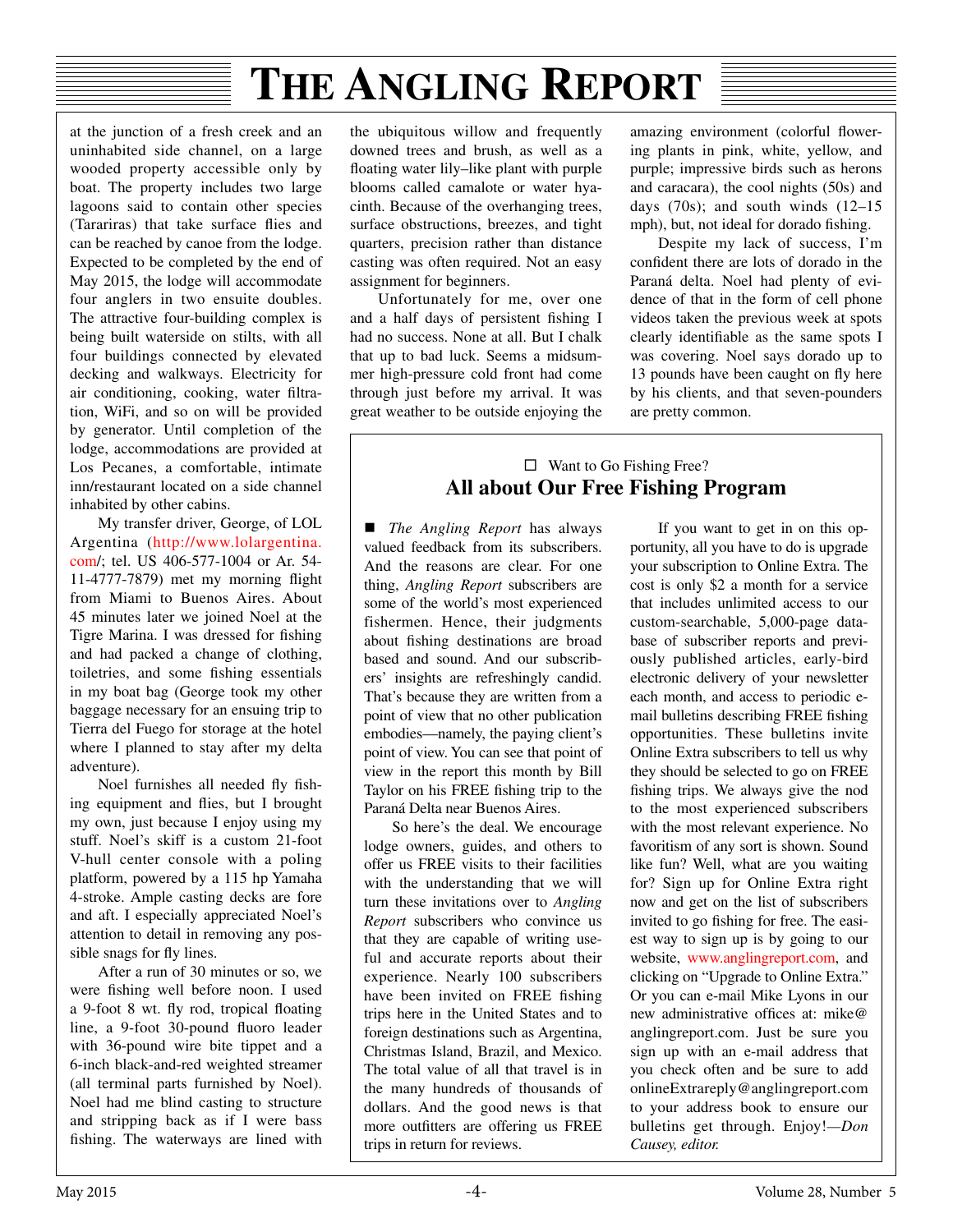As I mentioned, my excursion lasted two days. The second day I fished a full nine hours, 8–5, with a break for a delicious stream-side lunch, complete with table and a bottle of Malbec. We were back at the marina by 6:00. Noel is fexible on times, but day trips usually start at the marina at 8 AM and end there at 6 PM.

The cost per day is \$750 for one or two anglers, full board, including lunch, beverages (wine, beer, soft drinks, and water) and use of fshing equipment and fies. Transfers are \$60 one way (for up to 3 people) from hotels to the marina or \$100 one way from the international airport.

*Postscript:* The person to contact about a stopover trip to the Paraná delta is Santiago Seeber at: santiago@nervouswaters.com. Tel. 800-530-6928. In a note near press time, by the way, Bill Taylor had this to add about his trip: "I should probably mention that I spent one night during my stopover at Hub Porteño, a boutique hotel in Recoleta rehabbed by Gonzalo Robredo, former COO of Nervous Waters. It's a beautiful property; each room is unique. The standard rate of \$332 is a bit pricey, but the rooms are palatial. Tarquino, Gonzalo's fve-star restaurant, is next door. I highly recommend both." Finally, we reached out near press time to Santiago about the lack of fshing success, and he reiterated what Taylor has to say about the weather and its impact: "Yes, Bill Taylor was our guest right after a cold front. It was the frst cold front of the year, and it is not unusual or unexpected that the fshing would be bad. Dorado tend to be moody wherever you fsh for them in South America, and our area is no different. Typically, our fshing guests have success on fsh in the twoto 15-pound range. I'm sorry that didn't happen during Bill Taylor's stay."

### **DATELINE: NEW ZEALAND Honor Roll Report This Auckland Operator Offers Saltwater Fishing**

*Editor Note: Want to rest up and fsh* 

*saltwater a bit in Auckland before going on to fsh for trout on your next trip to New Zealand? Subscriber Neal Artz has a suggestion. We are putting him on our Subscriber Honor Roll for taking the time to fle this intriguing report.* 

About a year ago, I accompanied<br>
my wife on a work trip to New<br>
Zealand. She had several days my wife on a work trip to New of meetings scheduled in Auckland, after which we planned to head to the South Island for a week in Wanaka, including a few days on the Clutha and Makarora Rivers with Greg Dougherty of Alpine Fishing Guides. But you know what they say about the best laid



plans: they often go astray. In our case, the change in plans meant I had a few extra days in Auckland, which inspired me to see if I could fnd some good saltwater fly fishing to occupy my time.

The search turned out to be a difficult one, but it eventually led me to Craig Worthington in the Bay of Islands some 125 miles north of Auckland. He said he could line me up if I was willing to make that long drive. When I hesitated, he went on to tell me about an interesting option right around Auckland. He suggested I get in touch with Matthew von Sturmer ("Matto"), who is creating a pioneering saltwater fy fshing service centered on the waters of Auckland Harbor and the adjoining Hauraki Gulf. The name of his company is Salt Fly Fish [\(www.salt](http://www.saltflyfish.co.nz)fyfsh.co.nz).

I quickly learned that Matto's plan to create a destination and stopover fy fshing service near Auckland had evolved to more than a gleam in his

eye, but not by much. He clearly has passion, fshing experience, and familiarity with his home water, plus some support from the Sage Rod Company and a large local fy shop are falling into place. He also has plans, he told me, to acquire a purpose-built fy fshing boat. More on that later.

The operation he had in effect last year during my visit was based on ferrying clients out to nearby islands in the gulf where he helped them scramble around the sheltered rock coves he had explored as a kid in search of *Pagrus auratus*, a fish that goes by the name of snapper locally but is actually a species of Australasian porgy. These fsh are voracious predators and strong fghters, and they are spectacular table fare to throw baitfsh patterns to. It was precisely this kind of fshing he offered me when I called. Stranded in Auckland by my wife's change in business plans, I eagerly accepted the offer.

The next morning Matto picked me up in front of my airport-area hotel in a small hatchback crammed with tackle, cooler, and snacks. He said harbor fshing had been tough for the past three days, with steady 15 to 20 mph winds from the east. He suggested we try something novel: walking/wading out on a shell bank in the inner harbor, at Point Chevalier, in sight of Auckland's famous Sky Tower. He parked at a narrow park strip among fne homes behind wide lawns and hedgerows. Once we had waded out, our view to the left was of a roadway across a harbor arm. On the right was one of New Zealand's many marine preserves, primarily for birds but protecting a range of marine and intertidal habitats. Overall, the area had a suburban feel, but it was picturesque and appealing on several levels.

We had a 6 wt Sage rod and an assortment of Matto's own shrimp and crab imitations for snapper, with a 12 wt in reserve if a "kingie" (*Seriola lalandi aureovitta*, or yellowtail amberjack, the ferce fsh of these waters) came by. Matto said he'd observed kingfish riding above big rays lately and he advised, "Hit him in the head, strip strike, and hold on!" if one happened to come by.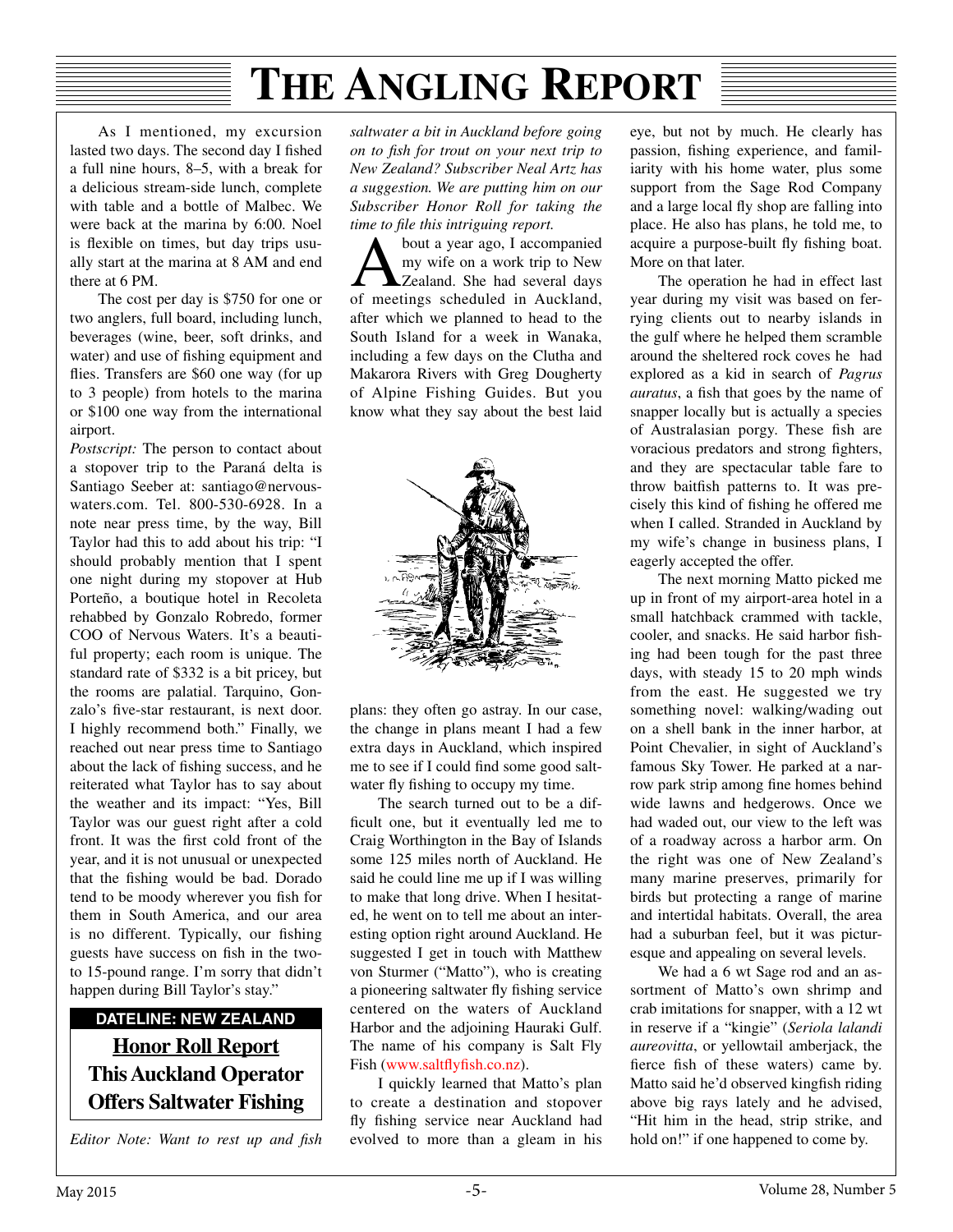We were at the top of the incoming tide, and I cast down current, slowly stripping shrimp patterns back up the bar. The bar itself was solid clam shells, marked with holes made by snappers hunting like bonefish for crustaceans. I hooked my biggest snapper*—*at 12 inches*—*frst. Four more pan-sized snappers, a juvenile kahawai (*Arripis trutta*, or Australian salmon, though not related to the salmon family), and a scrappy pound-and-a-half parore (*Girella tricuspidata*, or black bream) rounded out the take for the morning. When the tide turned, the outgoing current made standing waves across the bar. No kingfish showed, so we went for brunch at a trendy café and called it a day.

Day two dawned cool, calm, and misty, conditions Matto assessed as good for a shot at ambushing kingfsh following the tide in then back out along the mangroves lining another beautiful Auckland Harbor inlet. A deeper channel skirted the flats and provided an anchorage for some of Auckland's fleet of big, elegant sailboats. It was a beautiful, still morning, with every sound carrying through the mist. Unfortunately, we didn't hear the swish of a kingfish waking through the mangroves, but we did have time to socialize as we waited and watched, occasionally working the adjacent channel with the 6 wt and shrimp patterns for snapper. It was a largely unproductive but still enjoyable day.

On my final day, Matto worked hard to put me into some fish. Despite a prediction of severe winds, he arranged a water taxi (sea shuttle) to take us out among the volcanic islands of Hauraki Gulf, hoping to fnd a sheltered spot to ambush snapper, kahawai, and kingfsh. We eventually spotted a likely-looking rock about 50 yards off the lee-side cliffs of a large island, and there we scrambled off the pitching bow of the water taxi. A fellow member of Auckland's salt fy fraternity, Andrew Perring, joined us for the day.

Matto had explained earlier that the standard Kiwi way of fshing under these conditions was to chum heavily, tossing frozen pilchards down current

until snapper action switched on. His modifcation to this approach was to back away from the water, hide behind the raspy fns of our tiny lava rock pile, and occasionally toss small bits of pilchard into the current. The plan was to get the snapper heated up to the point that they attracted big kingfsh or kahawai within sight-casting range, then cast to the target of opportunity.

It soon looked like the strategy was working because a couple of fairly large snapper came up from the depths of the cove close enough that I could drop a weighted shrimp pattern among them. The fy slowly sank from view untouched, but then, suddenly, my line came tight and line began to peel off my reel. Soon enough, I worked a 27-inch kingfish to the net for a quick photo and release.



Over the next several hours, we managed to land a dozen 12- to 16-inch snapper, plus two similar-sized kingfsh and kahawai. The most memorable event of the day started when I made a long cast against the wind with a Gurgler fy to a clearly visible kahawai that was lurking on the fringe of the action. The fish struck hard, then jumped and cartwheeled like his true salmon namesake before being led into the lee of our rock, where a kingfsh rocketed up from the depths and attacked him. Matto grabbed a 9 wt rigged with a baitfsh pattern and quickly swapped rods with me, whispering urgently for me to slap the big fy down hard on the surface between the two swirling fsh. About three such slaps and my third kingfish spun and grabbed the fy. Another twice his size joined the fray for a moment before dropping back down into the dark.

We were all still grinning ear to ear when the water taxi showed up a half hour later. All three of us managed to jump onto the pitching bow for a slow, pounding ride home, running straight into the wind with 6-foot swells breaking over the cockpit of the rugged launch.

Matto's partner in Salt Fly Fish, Doug Rankin, is owner of Rod and Reel, one of Auckland's largest tackle shops. He shares Matto's passion for tapping the fy fshing potential of the area and is an avid supporter of Matto's desire to own a boat. In fact, I'm told the boat has now been certifed and licensed. It's a custom-made 20-foot outboard seaworthy enough for careful navigation in the bay, but shallow enough to work in close to structure and onto the fats that line this and other harbors. It has a casting deck, accommodates two anglers, and is trailerable to access either coast given the right wind and tides. "I've been in enough boats to hate the idea of bouncing clients across the bay chop at full throttle, hurting their backs and burning fuel," Matto told me. "I'd rather trailer to a well-chosen launch site, look for fish, and come back to shore to move on if conditions aren't right."

At this writing, The Salt Fly Fish operation has moved from Auckland proper and is now based on Waiheke Island, a 35-minute, \$27 US ferry ride from Auckland. The island is known for its world-class vineyards and beaches. When I contacted Matto for a recent update, he said that he and his clients were cruising the fats in knee-deep water hunting for 20-pound-plus kingfish. He says the new boat has allowed him to do mostly pure fy fshing—that is, fy fshing without the use of chum to heat up the action.

You can get more details on his operation at: [www.salt](http://www.saltflyfish.co.nz)fyfsh.co.nz. His fee for the three days of fshing I did last year was \$675 US at the exchange rate then in effect. The website now shows a rate of \$450 US for one or two anglers per half day from the Waiheke Island base, \$75 US additional for an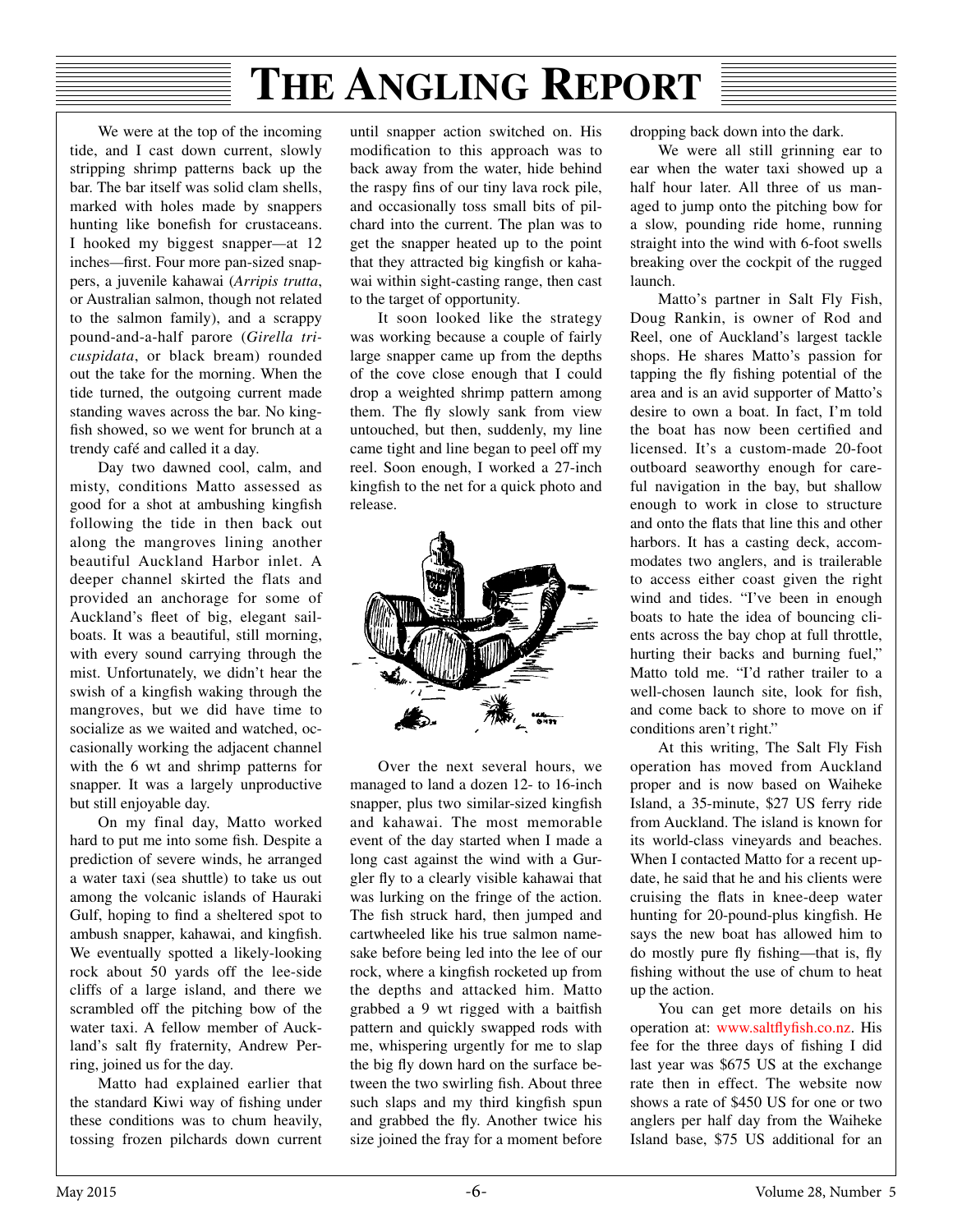Auckland pickup. Rates for longer trips and packages are negotiable, according to the website.

All in all, I thoroughly enjoyed my time with Matto, and I suspect many fellow subscribers would, too, and not just those who fnd themselves stranded for a few days in Auckland like I was, but also anglers passing through Auckland on trout trips who want to try something brand-new. Just be aware that this is a start-up enterprise. It's run by a competent interesting fellow, however, and I suspect we will be hearing much more about him in the future as he "cracks the code" on saltwater fshing near Auckland.*—Neal Artz*.

Postscript: By all means, if you fish with Matto, fle a report and let the rest of us know how he is doing. Write: doncausey@anglingreport.

### **DATELINE: ARGENTINA On-Site Report All about a Personalized Fishing Trip to Patagonia**

*Editor Note: Most trips to South America these days are off-the-shelf trips to individual lodges. But not this ten-day personalized trip to Patagonia. Subscriber Ed Swift filed the report. Enjoy!*

 $\prod$ It had been nineteen years since I'd last fished in Patagonia. I won't make that mistake again.

This past February our party of seven embarked on a ten-day trip to the Esquel area that was organized by Benjamin Beale, a charming Argentinean whose family has been hosting fly fishermen for over 30 years. The name of Beale's company is El Encuentro Fly Fishing ([www.elencuen](http://www.elencuentroflyfishing.com)[troflyfishing.com\)](http://www.elencuentroflyfishing.com). My wife, Sally, met Benjamin three years ago when she went to Patagonia with a women's fly fishing club, and her rave review of that trip (Benjamin actually brought in tango instructors for the ladies) made us want to put together a couples trip of our own.

We were met in the airport at Buenos Aires by Benjamin's ultra-efficient operatives and escorted to the stunning Hotel Alvear, which ranks among the world's most elegant hotels. After exploring the nearby cemetery and finding Eva Peron's tomb, we had a fine dinner and rejuvenating night's sleep. The next morning we flew two hours to Esquel, in the westcentral part of Argentina in Chubut province, just a few miles from Chile, where we were met by the four guides who would accompany us our entire trip. All of them were native to the region and fluent in English: hardworking, companionable, and expert. They drove us to our first destination, Estancia Tres Valles, a 25,000-acre cattle operation some three hours to the south.

Because the Beale family pio-



neered the fishing/guiding business in and around Esquel, Benjamin has working relationships with seven different fishing lodges in the area, and access to hundreds of miles of private waters within them. The lodge at Tres Valles, with views of Lake Vilches and the mountains beyond from every bedroom, was a stunning introduction. It reminded me of certain parts of Africa: dry, dramatic, and remote. At dinner, which featured grass-fed beef from the ranch, the fishing options were presented to our group: the Rio Pico, a freestone river that held big browns and rainbows; the Materno spring creek, highly endorsed by a friend from an earlier trip; and a nearby lake that reputedly held 25 inch brown trout that sipped caddis hatches.

Unfortunately, we awakened to a howling, relentless wind, which blew at 40 mph all day, gusting at times to 50. It was, by far, the windiest day any of us had ever fished: it turned the lake into a washing machine. Nevertheless, bundled in layers, we headed out to face whitecaps on the Rio Pico, where, to our surprise, we still managed to catch fish. Some were big fish. Stripping large terrestrials near the bank to tease them from the undercuts, one of our group fought and lost three brown trout between 24 and 26 inches. I landed a 22-inch rainbow. The casting was difficult, the rowing of a raft all but impossible, but Rio Pico fished well from the banks of its many braided channels and the trout were willing if you managed to land your fly in the right spot. We figured if we could have success in conditions like that, it was going to be a special trip.

Day two, the wind let up some, so we fished Lake Vilches, opposite the lodge, reputed to hold huge trout as large as 36 inches. Our guide, Alun Lloyd, a music teacher from Esquel, said the lake is one anglers either love or hate: not a lot of fish, but every fish is a good one, and some are of the once-in-a-lifetime variety. We cast from a river raft, slow-stripping large nymphs and streamers from sink-tip lines. Benjamin's brochure recommends bringing 5 wt and 6 wt rods, but I was very happy to have my 10 foot 7 wt rod along, which handled the wind, heavy flies, and sink-tip beautifully. By lunchtime I had landed a 25-inch rainbow that we estimated at 6 *–* 7 pounds, and another that measured 21 inches that looked like it had swallowed a football. I'd also missed a vicious strike that literally ripped the line from my fingers. Some people find lake fishing tedious. I do not count myself among them.

The lunches were uniformly excellent. The guide and his assistant would set up a portable table in the shade, drape it in a tablecloth, unfold chairs, open a bottle (or two) of wine—or other beverage if you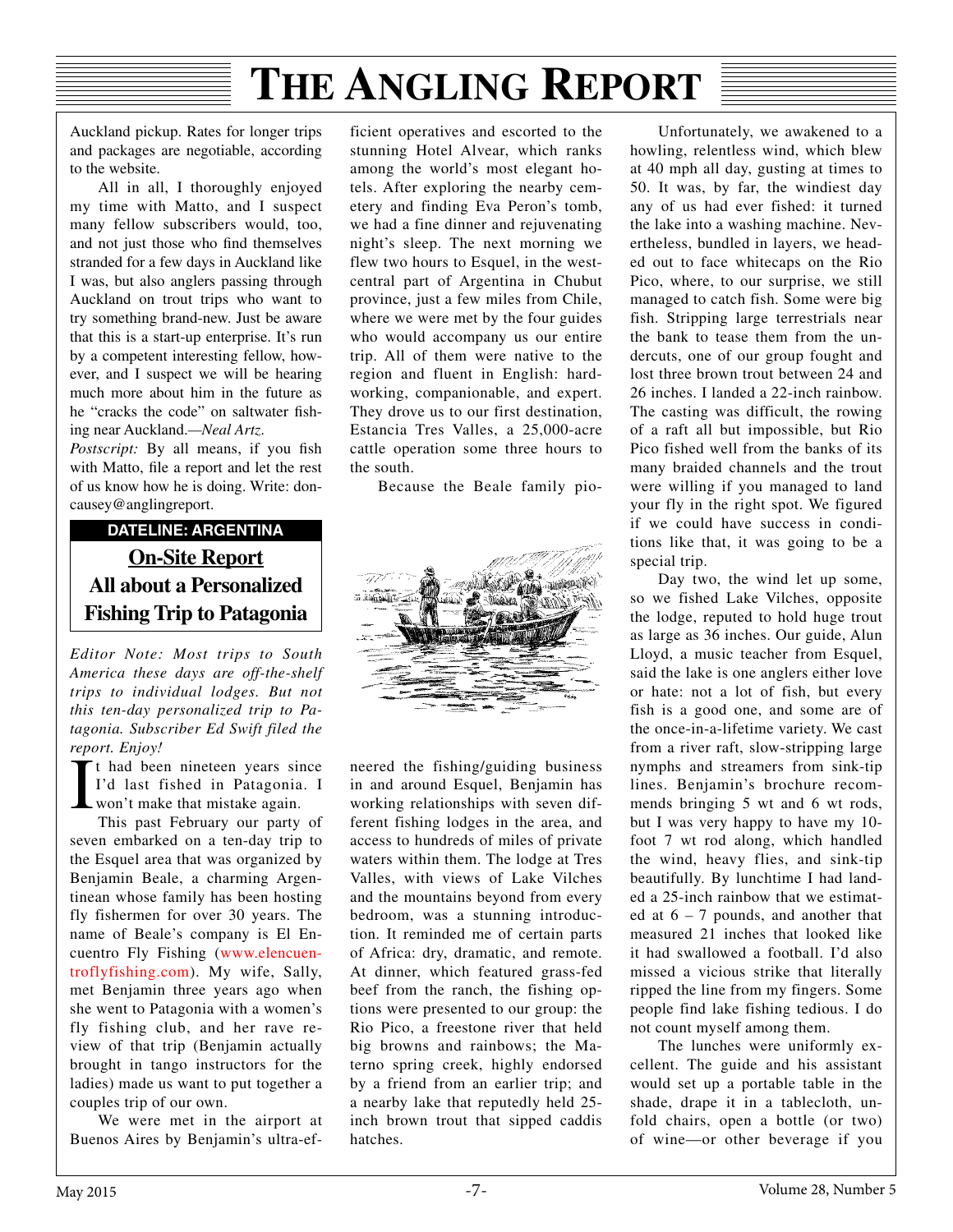preferred—and start you with a plate of cheeses, charcuterie, and olives, followed by a light main course of pasta or cold meats, salad, and dessert. One day we had caramel flan. It was the very definition of a civilized streamside lunch, and the fishing was so uniformly excellent I never felt the need for a siesta afterward.

The third morning was a highlight of the trip. I went to a tiny spring creek that ran through the ranch, the Rio Negro, small enough in many places to step across. The wind had finally died, making it possible to alternatively make long, precise casts with hoppers to slivers of open water, or dab a Fat Albert into a tiny protected pothole in the weeds. Santiago, my young guide, would spot a trout holding in the current, instructing me to cast the fly behind it, slapping it down as it landed. The holding browns would hear the commotion, turn, and attack the hopper from as far as 10–12 feet away. The wakes they made in that tiny creek were breathtaking. We used this technique all morning, casting over electric fences, under willows, beside thorn bushes, negotiating tall streamside grasses. In three hours I landed a dozen browns and rainbows between 15 and 22 inches in water that was little more than an irrigation ditch.

That afternoon we left Tres Valles and drove four hours to Benjamin's home base, El Encuentro Lodge, built on land his grandmother bought in the early 1980s. The lodge, which can accommodate up to eight guests, was gorgeously sited on the banks above the Futaleufú River, a tailwater flowing from a dam a few miles upstream. A mountain nicknamed "The Sleeping Nun" towered beyond the river, part of Los Alerces National Park. Benjamin's younger sister, Cecilia, ran the lodge. A former guide herself, she was married to one of our guides, Julian Gomez Villafane, and their two young daughters live at the lodge. It's very much a family affair, and one of the special pleasures of staying at El Encuentro (which means

"meeting place") is you are made to feel part of this wonderful fishing household. Cecilia keeps a large garden where nearly all of our salads and vegetables were grown, and over an early-morning cup of coffee on the porch we could watch the dimpled rises of cruising rainbows feeding on caddis hatches. Bookend that with a late-evening cigar and a glass of homemade sour cherry liqueur, and I give you paradise.

When the wind is down, the fishing on the Futaleufú River is extraordinary. One day I started with a small (#16) Parachute Adams and Elk Hair Caddis, drifting them along the tricky eddies and foam lines near the lodge as 16- to 20-inch rainbows slurped



the naturals and, occasionally, my offerings. We then switched to large terrestrials—the Gypsy King was a winner—presented along the banks. Before lunch we sight-fished to rainbows trapped in a landlocked channel, roll casting hoppers to the cruising trout. Later, we had luck with streamers and weighted sink tips, hoping to hook into the monster 36- to 40-inch brown that my guide, Martin Majul, lost near the boat last year. And finally, late in the day, we fished tiny (#20) midges, which a pod of rainbows were slurping in a backwater. It was as varied, and interesting, a day of fishing as I'd ever experienced.

The fish of the day, however, went to my brother-in-law, Charlie Lee, who accompanied my wife to the Rio Frey and landed a 25-inch, 8- to 10-pound hog of a brown trout. (We never weighed any of the fish. We fished barbless and released everything.) It was so fat it looked deformed, a huge hump protruding from its back like a salmon. It had a mouth that could have swallowed your arm.

Just getting to that river was an adventure, and an example of the lengths Benjamin and his guides would go to to put clients onto rarely fished, trophy trout water. It required an hour drive to the launch ramp above the dam while trailering a small motorboat. Piggy-backed on the motorboat was the frame of a rubber drift boat. After being launched, the motorboat buzzed up the 10-mile reservoir, which eventually narrowed into a flooded canyon, past a waterfall, through stands of dead trees flooded by the dam, and finally into the Rio Frey. When the boat could motor no further, it was beached; the rubber raft was taken off and pumped up, the oars installed, and the fishing day begun. The whole process took over three hours, each direction.

But for the chance of an eightpound trout? A no-brainer. The next day, friend Bill Crossman and I signed up for the trip, and after finally arriving at the rapids where the fishing was to begin, Billy was handed a 6 wt rod with a sinking tip and told to make a few casts to get the feel of it. Bill got the hang of it pretty quickly. On his third cast from the rocks a 24-inch brown inhaled his fly, jumped three feet out of the water, thrashed about, and eventually was netted. The raft was still being pumped up at this point. I was still assembling my rod. The fish weighed close to six pounds.

That was only the beginning. Two hours later, fishing a black Conehead Wooly Bugger with white rubber legs, Billy landed an even larger brown, 26-inches, out of the rapids. It was amazing to me that such a fish would hold in such turbulent water. After lunch it was my turn: two-hundred yards downstream I landed a 25-inch brown. We also had a number of rainbows in the range of 18–21 inches. Nothing small seemed to swim in that section of the river. By 5 PM we put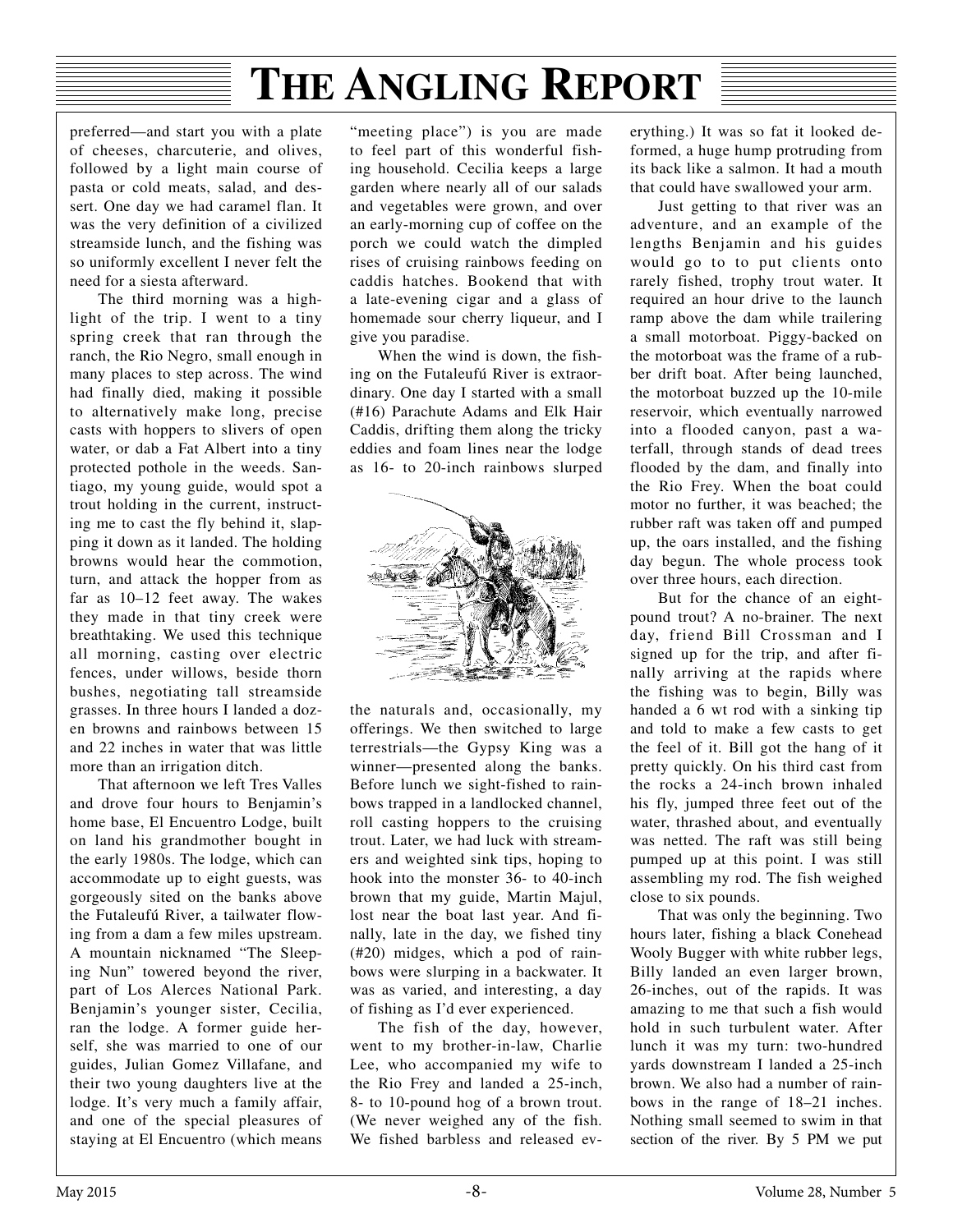away our rods and watched as the guides defated the raft and reloaded it into the motorboat. The wind during the day had steadily built, so the 90-minute ride back across the white-capped reservoir was harrowing, but we got safely back at the lodge by 9 o'clock.

El Encuentro keeps a number of horses for riding, and Cecilia's husband, Julian, in addition to being a fishing guide, is an expert polo player and mountain climber. So the next afternoon two members of our party took a horseback ride and picnic into the surrounding hills, an option that is always available for non-fshermen.

The last night the Beale family organized an asado, cooking a local lamb the traditional Argentinean way, splayed on an iron cross, beside an open fre, basted with garlic, herbs, water, and salt. A table was set up with cocktails and hors d'oeuvres near the asado, overlooking the river, so we were able to watch the fnal hour of the three-hour operation, then sample the kidneys (a delicacy) while Pinky, the chef, expertly sliced up the lamb.

By the time we fnished the feast that evening and the last of the Argentinean Malbec, it was 11:30 PM.

We reluctantly said goodbye to El Encuentro the next morning and made the two-hour drive to our final stop, Tecka Lodge, one of two fshing lodges inside the massive Estancia Tecka, a 450,000-acre sheep ranch with some 65 miles of spring creeks and private access to the Rio Corcovado. The lodge itself dates back to the 1920s, when the ranch was originally settled, and is surrounded by 100-year-old poplar trees. While it did not have the views of our previous two lodges, it possessed an understated elegance that was welcoming and historic. The four bedrooms all had private bathrooms so large you could have done laps there.

By noon we were on the Rio Tecka, casting dry fies from the banks to pools so thick with small trout they raced one another to eat them. The wind had picked up again—it was blowing 20 mph and gusting to 30 mph—and the trick was to lure the bigger trout from their holes in the undercuts. Large terrestrials like Gypsy Kings, Chernobyl Ants, and Stimulators were all effective, but the biggest brown I encountered only showed itself when it tried to eat a small trout I was bringing through the pool. My rod immediately bent double as it grabbed its prey like an ear of corn. The big guy soon let go of my fsh, which I landed and released, but this called for a change in tactics. Gregorio, my guide, tied on a big, heavy streamer, which I cast upstream and stripped fast. A 21-inch rainbow came out of the shadows to eat it. This was not the monster we had seen. It jumped, ran, made a commotion, and soon was netted. But I fgured the pool was now shot. Gregorio, however, sug-



gested we rest it a few minutes and try it again. I cast a second time, stripped fast, and a different big rainbow started following the streamer. Suddenly that trout veered away, and behind it the monster brown suddenly appeared. He was swimming straight toward me, so I didn't feel it take the fy. But Gregorio saw it from his perch on the bank, and hollered to strike. I did so, felt the weight, and the trout turned and thrashed on the surface, showing us his huge flank. Gregorio thought it was over two feet. Then it turned and ran back upstream, hard, yanking the line out of my fngers until I heard a sickening "ping." I had been standing on my slack.

Our last night we had another asado, this one indoors, elegantly hosted by the owners of the Estancia Tecka, who make a point of trying to meet all the guests who fish on their property. Anyone who has been there can attest that the Argen-

tineans are wonderful hosts. Throughout our trip, the food was delicious, the wine bottomless, and the lodges accommodating of every request. Beyond packing and unpacking our bags, we never had to lift a fnger the entire trip. The most stress we encountered was trying to decide who would fsh where, and with whom. There were no wrong choices, only better ones. It was, we all agreed, the trip of a lifetime.*—Ed Swift*.

*Postscript:* Benjamin Beale's e-mail address is: bbeale@elencuentrofyfshing. com. You can call him on his cell from outside Argentina by dialing: +54 9 2945 532445. He indeed specializes in putting together custom fshing packages and discovering new waters to fish in central Patagonia. The lodges he recommends often vary depending on your dates. Prices vary according to length of stay. Special offers are listed on his website at: [http://www.elencuentro](http://www.elencuentroflyfishing.com)fyfshing. [com.](http://www.elencuentroflyfishing.com) Our own 9½-day fshing trip cost \$6,120 per angler, plus tips, not including roundtrip airfare and lodging in Buenos Aires.)

### **New Contact Details**

 Starting this month, T*he Angling Report* has a new mailing address, phone number, and e-mail address. Effective immediately, all correspondence relating to subscriptions, Trip Report Forms, and other administrative matters will be handled as follows:

**Postal Address:** The Angling Report, 4431 Greenwich Parkway, Washington, DC 20007.

**New Phone Number:** 202-770-9942. Leave message for Mike Lyons.

**New E-mail Address:** mike@anglingreport.com.

As before, editorial queries, reports, feedback, and story suggestions should be sent to Don Causey at: doncausey@anglingreport.com.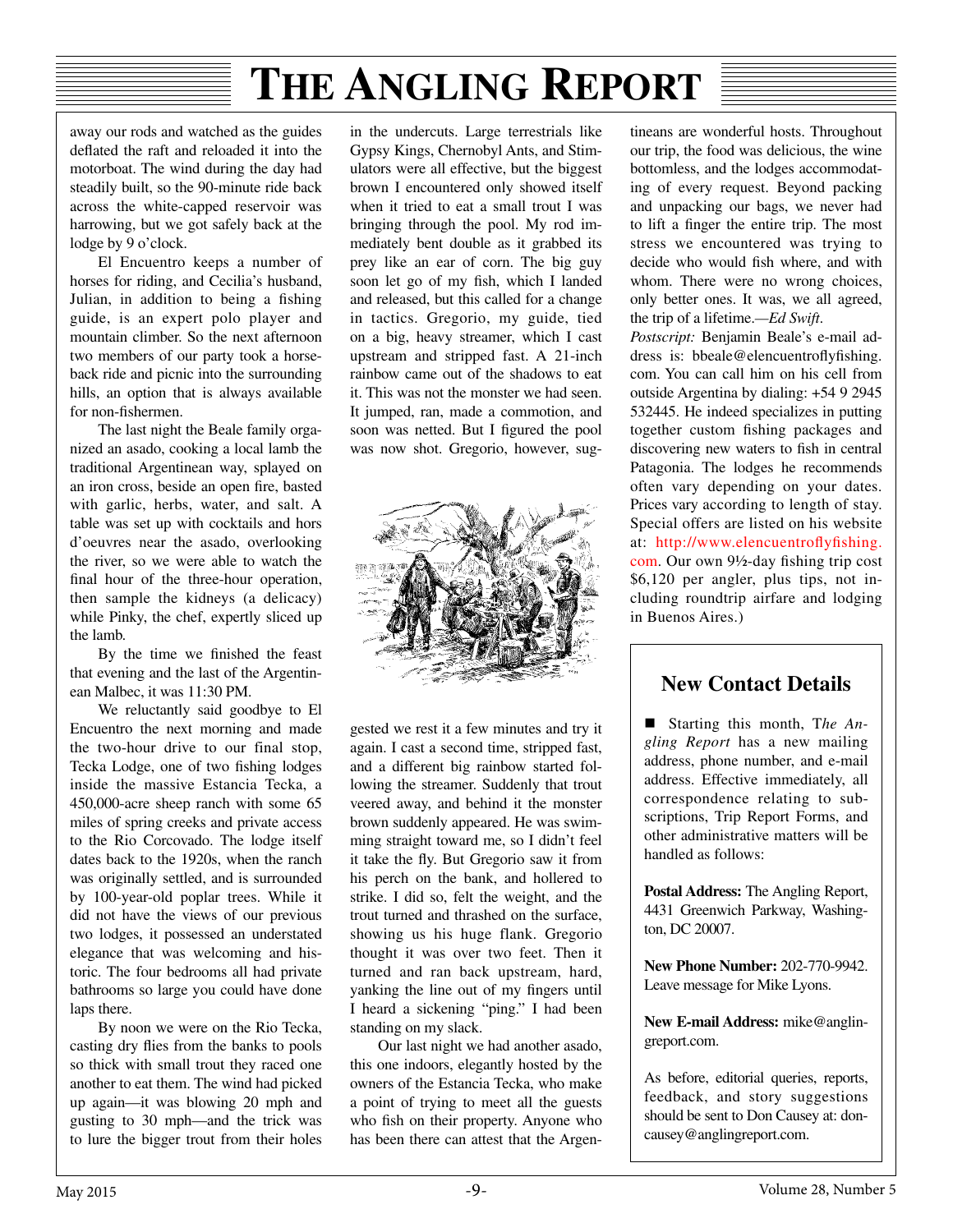#### **Briefy Noted**

÷

#### **Things to Do . . . Places to Go . . . New Developments**

■ Anglers interested in traveling to **Los Roques** will be glad to hear that the Venezuela visa problem we told you about last month has been solved. We have that from Chris Yrazabel of Sightcast Outfitters ([www.sightcast.](http://www.sightcast.org) [org\)](http://www.sightcast.org). He writes: "I have some positive news to pass along regarding the issuance of Venezuelan tourist visas. We have made contact with a company in Houston, Texas, called Quick Passport and Visa Services ([www.quick](http://www.quick-passport.com)[passport.com\)](http://www.quick-passport.com) that can obtain tourist visas in a very short period of time without the client having to go to the consulate in person. The fee is quite high at \$305, but we are considering at this point the idea of deducting that amount from the normal cost of a trip. Interested clients should keep in mind that Los Roques waters have been very lightly fished over the last 10 months. The fishing has been great."

Here at *The Angling Report*, we are not advocating travel to Venezuela by publishing this item. We are agnostic in that regard, because US/Venezuela relations are in a mess. Anyone who tells you they can predict what will happen in that part of the world is blowing smoke. That said, Los Roques Archipelago is far out to sea, very distant from the madding crowd of politicians. Almost certainly peace will prevail there no matter what happens in Caracas. Just be careful getting through the International Airport and on to your local flight. File a report if you go, and let the rest of us know how the novel and wonderful "toadstool flats" and other areas of Los Roques are these days.

#### $\Box$

**There have long been uncon**firmed reports of good tarpon fishing in **Nicaragua**, and I am not just talking about the upper Rio San Juan where a few anglers have connected with an occasional big fish over the years. The unconfirmed reports I'm talking about have always focused on lightly traveled rivers way off the beaten path where almost no one goes. There just has to be some good tarpon fishing in all that unmapped, hard-to-reach territory, right?

Enter Flywater Travel in Ashland, Oregon ([www.flywatertravel.com\)](http://www.flywatertravel.com). The guys there appear to have finally hit pay dirt, as witness the following snippet from an e-mail flyer they sent out last month: "Season one of Nicaragua's new Tapam Lodge is now well on its way. After a rocky start with a string of trips experiencing nasty



northern storms, the weather and fishing has returned to normal. The past two weeks have produced some truly incredible action. Fish of all sizes have been caught, with a good number exceeding 100 pounds. Best of all, these huge tarpon have resumed their signature aggressive feeding. Very few even experienced tarpon anglers have seen anything like what happens here . . . sudden outbursts of reckless feeding activity in which masses of huge tarpon smash the surface or fly clean out of the water chasing a wide range of plentiful bait.

"This unique fishery is on the Atlantic coast of Nicaragua, in a nature reserve where only the local Indians can decide who is allowed to fish. The fishery consists of miles and miles of river(s), plus a good number of lagoons. The amount of bait in the area is staggering and the sheer number of tarpon impressive. On top of that, the area is home to snook up to 40 pounds, jacks, and enormous jewfish (grouper)."

Flywater Travel says it is the exclusive agent for this opportunity, and it was advertising trips last month through May 16 for \$4,500 per person. It may be too late this year to book this trip, but if you happen to already have a booking and you are going (or have gone) this year, please file a report. Write: doncausey@anglingreport.com The Flywater guys have promised to check in with a postseason summary themselves. Stay tuned.

 $\Box$ 

Remember that query we had a few months back about fishing in the island nation of **Maldives**, southwest of Sri Lanka in the Indian Ocean/Arabian Sea area? Well, we are closing in on some useful information about the place, thanks to subscriber Richard Schumann. He writes: "I have fished a number of the Maldives atolls over the years, and I really do enjoy the destination. It does not have the head of fish on the flats that Seychelles has, but on the right tide at the right spots one can expect good GT and bluefin trevally action, plus there are flats that regularly produce bonefish. I regard Maldives as the best triggerfish destination I've had the privilege of fishing, and one can usually find good-size blacktip reef sharks on certain flats, as well as the odd gray reef shark. I have copied Ben Pretorius of Ufudu Flyfishing Safaris ([www.ufu](http://www.ufudu.co.za)[du.co.za](http://www.ufudu.co.za)) on this e-mail, and you may want to speak to him, as he has fished Maldives on a more regular basis over recent years than I have. In fact I think he is on charter in Maldives at the moment. I hope this information is of use and interest."

We immediately reached out to Ben Pretorius and asked him to file a short report on how he views Maldives and how his services there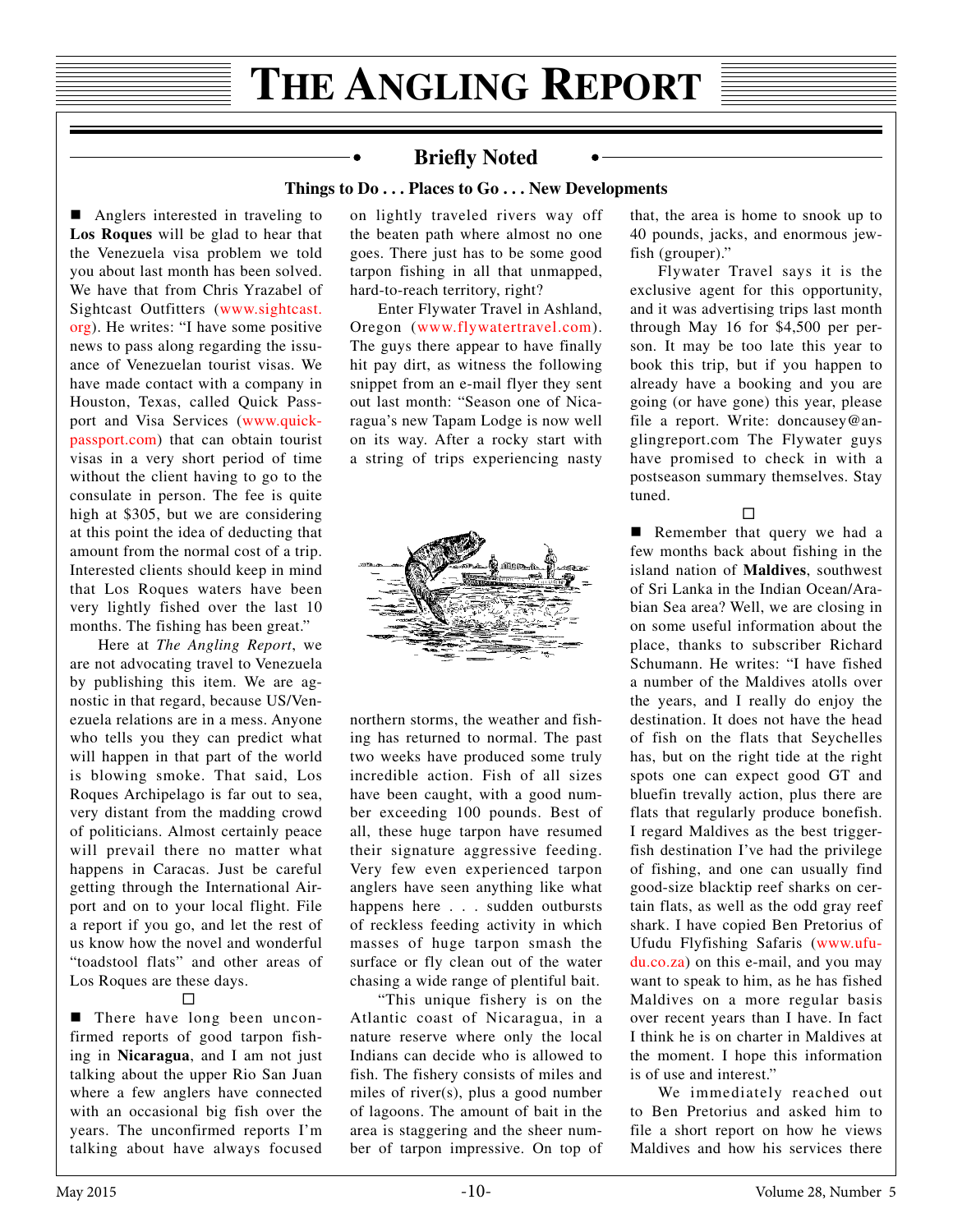work. So, stay tuned. Thanks, Richard Schumann, for cracking this nut for us!

 $\Box$ 

■ The development of **peacock** bass **fly fishing** opportunities in South America just keeps gaining momentum. Witness the upsurge of interest in Agua Boa Lodge in Brazil ([www.](http://www.aguaboaamazonlodge.com) [aguaboaamazonlodge.com](http://www.aguaboaamazonlodge.com)). You almost can't find a spot open there nowadays during the prime period. Then, there was the enormous buzz surrounding Untamed Angling's lockup of the Marié River in collaboration with The Fly Shop [\(www.theflyshop.](http://www.theflyshop.com) [com\)](http://www.theflyshop.com). Almost at the last minute, the two firms sold out last year's exploratory season, and bookings are coming in strong this year, we are told. As if all that were not enough, The Fly Shop is actively involved now in an effort to reopen the Mataveni River in Colombia, one of the alltime great rivers where sportfishing for peacock bass originated. See last month's issue for more details. There are a number of other nearby rivers where Colombians and a handful of European anglers have been fishing of late. Some of those rivers are almost certain to be appropriately outfitted soon for American anglers.

The latest fascinating tidbit to emerge is some guarded talk about the use of Texas-style tunnel boats in some headwater stretches of Amazon rivers where the sandbars and beaches and shallow water just go on and on, around two, three four, a dozen bends. The peacocks there are said to suspend at times near the surface, dreamlike, blazing with color, completely visible, and eminently catchable with a fly rod.

The problem is getting to them because the typical skiffs used in the Amazon can't get shallow enough to reach some of the best areas. The distances involved make poling impractical. And, as for the idea of walking quickly up one of these rivers, the presence of freshwater stingrays makes that inadvisable. Hence the talk about tunnel boats, which create a mound of water just behind the transom of a boat once it is in motion. The propeller of a raised outboard pushes directly against that mound of water, making it possible to run at speed, literally in just inches of water. Tunnel boats are widely used in the shallow Laguna Madre in Texas. They promise to offer access to miles of currently unfishable headwaters in the Amazon.

I heard this talk of tunnel boats from J. W. Smith of South American Fly Fishing ([www.southamerican](http://www.southamerican-flyfishing.com)[flyfishing.com\)](http://www.southamerican-flyfishing.com), a fly-fishing-only subsidiary of Smith's Rod and Gun Resources. Smith has long worked with River Plate Anglers, the largest



operator of peacock bass trips in the Amazon, in booking traditional anglers. Now, the duo have turned their attention to creating a range of trip options for fly fishermen. Quietly, in terms of total numbers of fly anglers booked, they are very close to the top of the heap. The introduction of tunnel boats to reach new water is their latest move to become the dominant player in peacock bass fly fishing.

It's irrelevant, of course, who wins this competition for peacock anglers. The important thing is the presence of the elixir of competition; it's accelerating the development of ever more exciting and interesting peacock bass fly fishing trips. Enjoy one soon and see what the excitement is all about. Just be sure you weigh in with a report afterward and let the rest of us know how your trip went. Write:

doncausey@anglingreport.com.  $\Box$ 

■ Talk about an important reminder! Chris Pipes of Deep Water Cay on Grand Bahama Island in The Bahamas ([www.deepwatercay.com](http://www.deepwatercay.com)) tells us it is getting increasingly important that single parents traveling internationally with children have in their possession a signed travel consent form from the other parent. The consent-form requirement, which varies from country to country, is designed to prevent child abductions. Pipes says he became aware of the need for such a form because he is hearing reports of problems cropping up on father/son, father/daughter trips. "At Deep Water Cay, we strongly suggest the parent bring along a notarized letter indicating that the child has the permission of the other parent to be traveling internationally with him or her. We have heard that it is becoming a common practice for customs/ immigration to ask for such a letter. Please notify your subscribers about this development so they can avoid unnecessary problems."

You can read much more about all this on the US State Department website, but, to cut to the chase, we found a sample consent letter at the following address: [http://photos.state.](http://photos.state.gov/libraries/unitedkingdom/164203/cons-acs/sample_letter_of_consent_to_travel.pdf) [gov/libraries/unitedkingdom/164203/](http://photos.state.gov/libraries/unitedkingdom/164203/cons-acs/sample_letter_of_consent_to_travel.pdf) [cons-acs/sample\\_letter\\_of\\_consent\\_](http://photos.state.gov/libraries/unitedkingdom/164203/cons-acs/sample_letter_of_consent_to_travel.pdf) [to\\_travel.pdf](http://photos.state.gov/libraries/unitedkingdom/164203/cons-acs/sample_letter_of_consent_to_travel.pdf). Has anyone been caught up in this problem? Write: doncausey@anglingreport.com

 $\Box$ 

■ Continuing subscribers know we ask correspondent Bill Cenis to file a report each spring about snowpack conditions in the **Rocky Mountain West** because they have such a large impact on summer fishing quality. Typically, we file our snowpack report in June, and that is what we will do again this year. However, because we were hearing alarming reports of drought out West, we asked Cenis to take a look at the early figures and give us a sneak preview this month. Turns out the situation is not that dire at all. "All considered, at this point in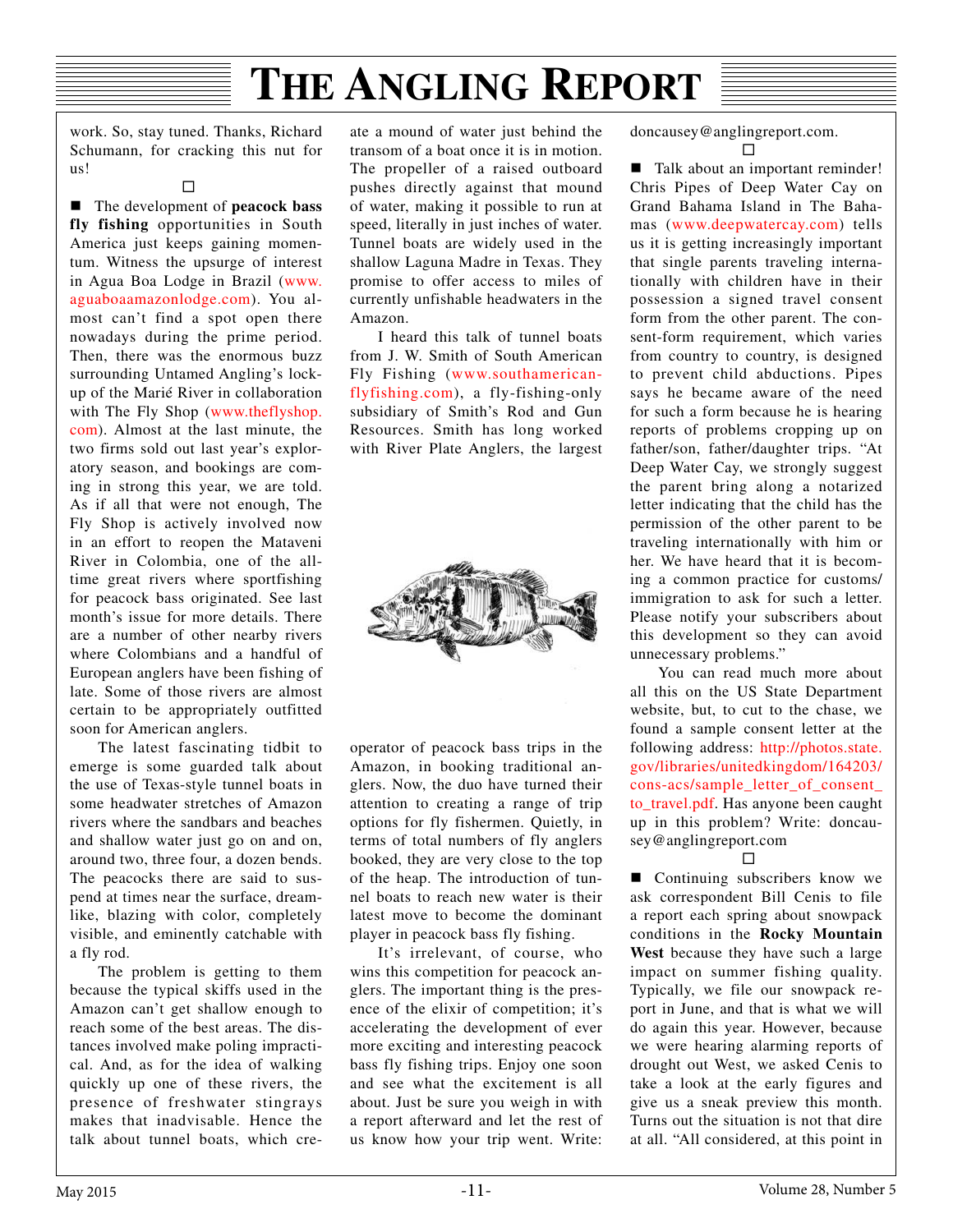time, it appears decent trout fishing in the Rocky Mountain region should be available across much of the West come mid-June," Cenis tells us. "I'll have all of the details next month."

#### П

 The 2014 Atlantic salmon season in **Canada's Maritime Provinces** (New Brunswick, Nova Scotia, and Prince Edward Island) was extremely bad, you'll recall from correspondent Paul Marriner's recent report in these pages. It was bad enough that Canada's fisheries minister has announced some new, more restrictive, angling regulations, Marriner tells us. Specifically, in this region, at least for the 2015 season, no Atlantic salmon (grilse or multi-sea-winter salmon) may be retained. Hooks must be barbless and only single hooks are going to be permitted. Most conservation groups up his way applauded the announcement, Marriner says, but not everyone is pleased. Once again, sport anglers are an easy target while major underlying problems are ignored. For example, the so-called food-fishery along the Labrador coast, which intercepts stocks bound for Quebec and Maritime rivers, remains untouched, he notes. He's promised to keep us up-to-date on new developments.

 $\Box$ 

■ A while back we published a few notes about the unbelievably high guide prices in **New Zealand**. Well, they haven't moderated at all in absolute terms, but the improved US/NZ exchange rate appears to have made them a bit cheaper for Americans. We have that from subscriber Jim Hendrix. He writes: "I again spent the month of February this year in the Omarama region of South Island, New Zealand. The area was experiencing drought conditions, and, with water levels quite low, the fish were even spookier than normal. I still managed to catch some nice fish, however, including a seven-pound brown on a cicada. As regards our ongoing discussion about the escalating guide costs in New Zealand, the current issue of *Trout Magazine* has a story about an innovative fly tier/ guide in the Queenstown region. I looked up his website and learned that he charges 882.96 for an eighthour day of guided fishing. I don't know where the 96 cents comes in (New Zealand doesn't even have pennies), and it wasn't clear if the price was in New Zealand or US dollars. If it was in New Zealand dollars, that would mean his cost, as I write this, is about \$705 a day. In a similar vein, a guide friend told me, while I was there, about a guide in Christchurch who charges \$950 (NZ) a day, which at this writing is about \$760 US. My guide friend, thankfully, is holding his charge to \$690 (NZ), about \$550 US at this writing."

*Postscript:* Anyone else have any



comments on this issue? Last we heard guides over that way were trying to get some taxes on their businesses reduced so they could lower prices. We are looking into that. Write: doncausey@anglingreport. com.

#### $\Box$

Still on the subject of high fishing costs, it appears that Avalon (the dominant fishing company in **Cuba**, [www.cubanfishingcenters.com\)](http://www.cubanfishingcenters.com) is pushing through some very large price increases for 2016. The cost for a week-long stay on *Avalon II*, for example, one of their mother ships, is going up by \$3,500! The increase may be one of the most dramatic examples of congestion pricing we've ever heard of. The ride-sharing service Uber uses congestion pricing,

doubling or even tripling the cost of a ride when it rains and everyone needs a cab. I guess it's raining Americans now in Cuba after the Obama/Castro handshake, so why not go for the gold?

Interestingly, we understand that similar price increases are not being put through by Fabrizio Barbazza of Batida Travel, who controls a good tarpon area on the north coast of Cuba and a recently opened area on the south coast where bonefish, permit, and tarpon are all found. One of his principal agents, Olivier Lauzanne of Planet Fly Fishing in France ([www.](http://www.planetflyfishing.com%29%20) [planetflyfishing.com\) s](http://www.planetflyfishing.com%29%20)ays he understands the 2016 increase will be roughly 20 percent, not almost 100 percent.

In case you are wondering, you can indeed fish legally with Batida Travel as an American by getting a permission letter through Bonefish Tarpon Trust. As is the case with trips booked through Avalon, clients need to book directly with Batida Travel or with agents for Batida Travel and complete all travel and fishing arrangements before contacting Bonefish Tarpon Trust. BTT only issues the permission letters; they do not get involved in trip planning in any way. Your outfitter or agent will get in touch with BTT for you. The permission letter will add \$500 to the cost of your trip.

If you want to shop for a trip through Planet Fly Fishing, be aware that the site is in French, but look for the small pdf symbol on the pages devoted to Cayo Santa Maria and Salinas San Lazaro. Click on the symbol and material in English will appear. Some of it was out of date at press time, but Lauzanne said he was in continuing touch with Fabrizio, and he could certainly help American clients set up trips. Another European agent who is working with Batida Travel is Wherewisemenfish [\(www.](http://www.wherewisemenfish.com) [wherewisemenfish.com\)](http://www.wherewisemenfish.com). The best contact there is Justin Maxwell at: justin@wherewisemenfish.com. Enjoy!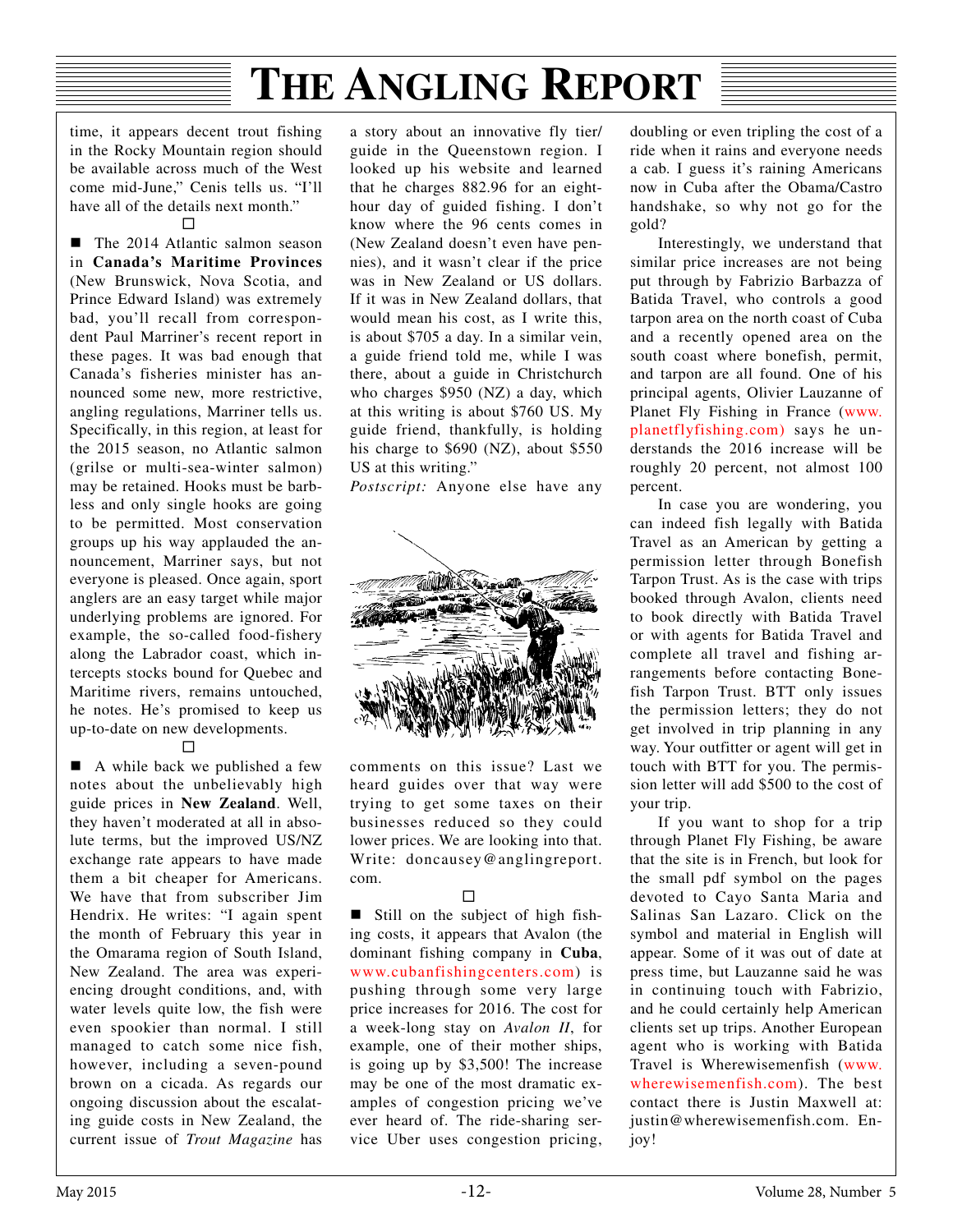#### OUTFITTER CRITIQUES .

### **The Good, the Bad, and the Ugly**

This section of The Angling Report is based entirely on subscriber-written Fishing Trip Report Forms. Our policy on these forms is to publish excerpts in the newslet*ter of Angler Network Forms as received without censorship. Agents, guides, lodge operators, and/or outftters who disagree with anything said about them in this section are free to submit a rebuttal. As a subscriber, you can help extend the reach of this program by fling a Fishing Trip Report Form yourself. You should fnd one inside this issue of your newsletter. Alternately, you can file a report online by going to our website,<www.anglingreport.com>, and clicking on "File a Report." For details about how to do custom searches for Angler Network Reports on our website, see page 2 of this issue.*

■ Subscriber Bill Taylor can't say enough good things about a trip to Despedida Lodge in **Tierra del Fuego**, arranged for him by Far Away Flyfishing, personal guide, Nico Trochine. He writes:

"Over the past 20 years I have made many trips to Argentina's Tierra del Fuego for the thrill of hooking up with the giant sea trout of the Río Grande. The big river seems to get better and better over the years, and 2015 for me was the best year yet. Where catching 25 or so of these magnifcent fsh in six days of fshing is usually considered a pretty strong week, I had the good fortune of landing 61, three over 20 pounds, and more than 100 hookups. What a week!

"The water was low and clear, the winds consistently down-river, and a midweek rain raised the water level a few inches without affecting its clarity. The river was full of bright fsh, fresh from the ocean, rolling and porpoising in the pools on their way upstream to spawning waters. I have seen this before, but often while being unable to entice a take even with hundreds of casts, especially during the brightest daylight hours.

"Why were the fsh taking fies in midday this week more than others? Who knows. But I think two factors helped: (1) a late cancellation at Despedida Lodge meant that I had no fshing partner, and consequently, no shared guide or pools; and (2) I lucked into fshing with Nico Trochine, one of the best anadromous species guides I have ever met. Nico has guided in Russia, Iceland, Norway, Bolivia, and, of course, throughout Argentina. He and his twin brother, Alex, are owners of Far Away Flyfishing [\(www.faraway](http://www.farawayflyfishing.com)flyfishing.com), headquartered in Bariloche. They have been alternating seasons, one guiding at Despedida and the other at Kooi Noom Lodge [\(www.kooinoom.com\)](http://www.kooinoom.com), a joint venture between Far Away and Untamed Anglers. Now in its second season, Kooi Noom is a lake and river rainbow trout fshery located on a working estancia in sparsely populated Santa Cruz Province, in southern Patagonia at the foot of the Andes, about fve hours' drive from El Calefate Airport. While I have not yet tried it, I hear that the giant rainbow trout fshing at Kooi Noom is similar to that of Lago Strobel (which I enjoyed a couple



years ago) but with perhaps more river access. Knowing Nico and Alex, I'm confdent Kooi Noom is a class operation, and I'm adding it to my bucket list.

"Unlike many other guides I've known, Nico is not stubbornly insistent on following the party line and sticking to whatever worked last week, even when the fsh seem uncooperative. He's not only widely experienced, he's fexible and creative. We varied the distance and angle of the casts; whether to mend up or down or not at all; the length and density of sink tips; the length, diameter, and material of leaders/tippet; and the size, weight, and color of the fies. Together we 'fgured out' a pool that hadn't yielded a fish in weeks, even though abundant fish were showing and moving in the pool. For us, it gave up more than ten beauties in the range of  $15 - 21$  pounds. We were casting at a certain angle and distance using mostly long leaders and tiny unweighted nymphs, which may account for the landed-to-hookup ratio being less than ideal. Losing big fsh because of small-hook failure and pullouts is frustrating, but the excitement of more frequent takes was worth it.

"Who knows; next season the conditions may dictate a completely different approach. But if you're lucky enough to fsh with one of the Trochine brothers, you have a leg up on success."

#### □

■ Subscriber Kenneth Spint says he caught only a few bonefsh (no tarpon or permit) during his stay this past February at Hatchet Caye Resort in **Belize**, but he is willing to give this new place another try later. His guide was Daniel Cabral, and he does not fault him for the lack of success. "I have fshed with the Cabral family before and have always found them excellent at what they do and truthful with catch numbers," he writes. "Daniel was truly fummoxed regarding the lack of tarpon and permit we saw. According to the moon, we were right on, but tidal height change was almost nonexistent during my stay. Perhaps that is what kept the fsh sightings down?"

Spint goes on to note that Hatchet Caye Resort ([www.hatchetcaye.com](http://www.hatchetcaye.com)) is a new facility located on an island east of Placencia. You reach it via a Maya Island fight from Belize City to Placencia, then a 45-minute boat ride. He describes the place as follows:

"Hatchet Caye Resort is a recent build, owned by an Australian, I am told, who has spared no expense in its completion. There are seven duplex cabanas, one single cabana (honeymoon suite), and a single room within the administration structure, all well designed and beautifully fnished while still retaining island charm. The is-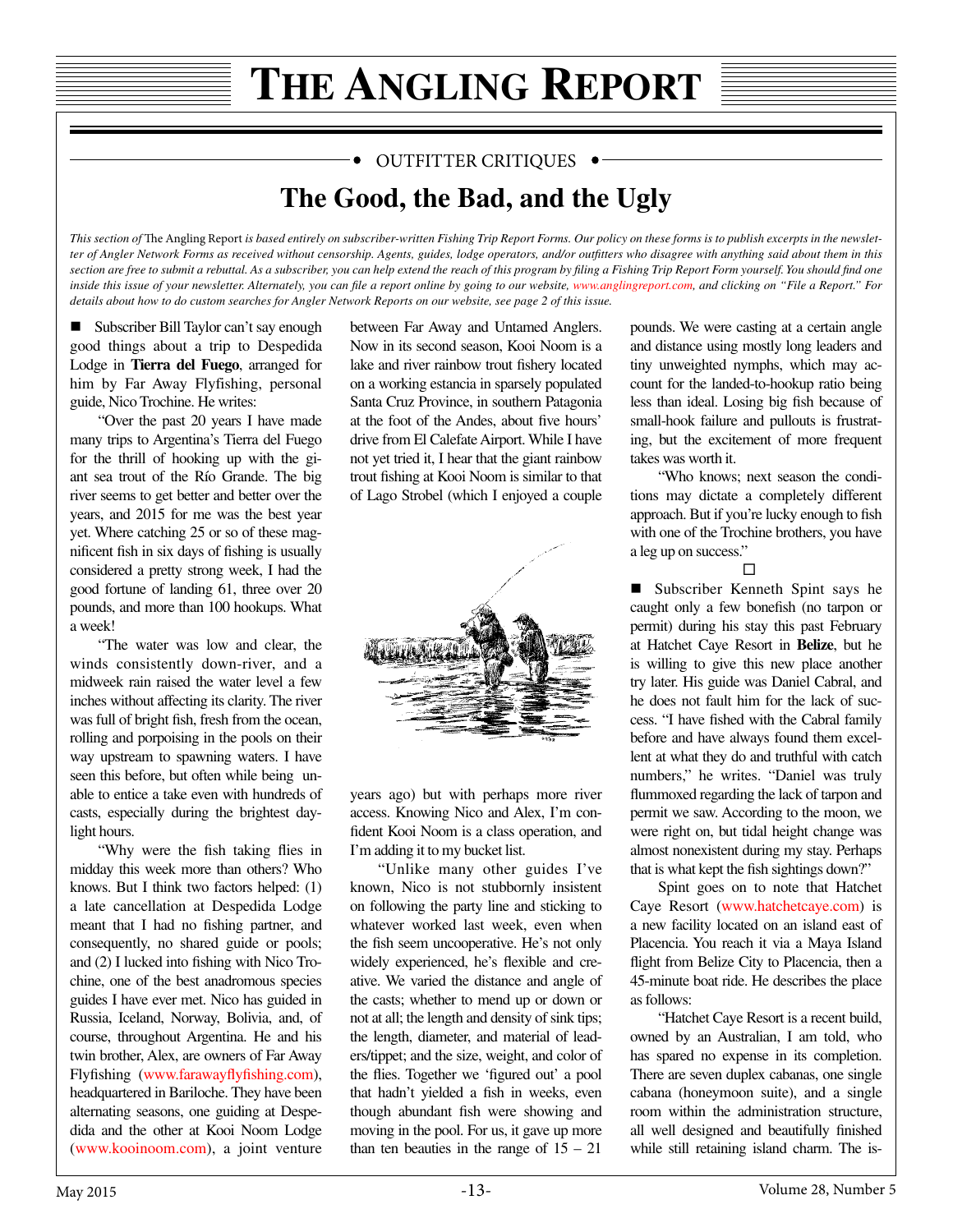land has its own desalinization and reverse osmosis plant, so there is potable water out of every faucet and unlimited solar-heated water for showers. The grounds are well maintained with daily attention to the many trees, palms, and even an organic vegetable garden.

"As for the food, the Lionfsh Grill's meals are excellent, with lionfsh and other

locally caught fsh featured, along with chicken and steak. After dinner, it remains active as a bar for resort guests and visitors from the many yachts that tie up to the docks.

"There are plenty of non-fshing activities at Hatchet Caye Resort. Pedal boats, kayaks, and other small craft are available for water activities—diving, sailing, and

paddling—or you can do what we did: lie in a hammock and relax. To compare, we have stayed in Belize at Turtle Inn, Belcampo Lodge, and El Pescador, and while we enjoyed them, Hatchet Caye Resort is one accommodation we will hurry back to." *Postscript:* Spint gives the cost of his trip as \$4,500, excluding airfare and staff/guide tips.

#### **Back of the Book**

*All items in this section are paid advertisements. Ads cost \$1.50 per word. They are published as a reader service. For more details on our ad rates and policies, contact Mike Lyons, The Angling Report, 4431 Greenwich Parkway, Washington, DC 20007 Tel: 202-770-9942. E-mail: mik[e@anglingreport.](mailto:rachel%40anglingreport.com?subject=)com.*

**Fly Fishing for Trophy Trout up to 14 Pounds**

Private ranch, spring creek, ponds Guided, overnight lodging.

**Restricted:** two rods only per day One hour from Aspen, CO. Arguably the fnest fy fshing in the West

**For Details Call or Email**

**303-345-5866** davidclinger@dclinger.com

#### **Want to go fshing for FREE?**

Upgrade to our On-Line extra service for only \$24 per year. Receive invitations to go fishing for free in exchange for your unbiased angling report.

Unlimited access to our Trip Planning Database included. This includes all past *Angling Report*  articles and reports.

Call 800-272-5656 or visit our web site at [www.](www.anglingreport.com) [anglingreport.com](www.anglingreport.com)

### **Fly Fish for Redfsh Year-Round**

Specializing in fy fshing, catch and release. Accommodations for up to eight guests.

> Six fats boats running.  $\cdot$  Capt. Gregg Arnold  $\cdot$ <br> $\cdot$  504-237-6742  $\cdot$

- 
- $\bullet$  [www.Lared](http://www.Laredfish.com)fish.com  $\bullet$

ODGE



Stalking, and sight casting to large wild brown trout in crystal clear waters  $\boldsymbol{\cdot}$ **Award winning luxury lodge surrounded by 3 National parks and dozens of**  rivers & streams • Heli-fishing into remote pristine wilderness a specialty.

S ee Angling Report Dec 2010 Vol 23 no.12 or send for our free DVD • info@stoneflylodge.co.nz • www.stoneflylodge.co.nz

Pitt River I Dan Gerak and Lee MacGregor Post Box 31798, Pitt Meadows, British Columbia, Canada, V3Y 2H1 Phone: 604.460.8166 or toll free 1.800.665.6206 http://www.pittriverlodge.com Email: info@pittriverlodge.com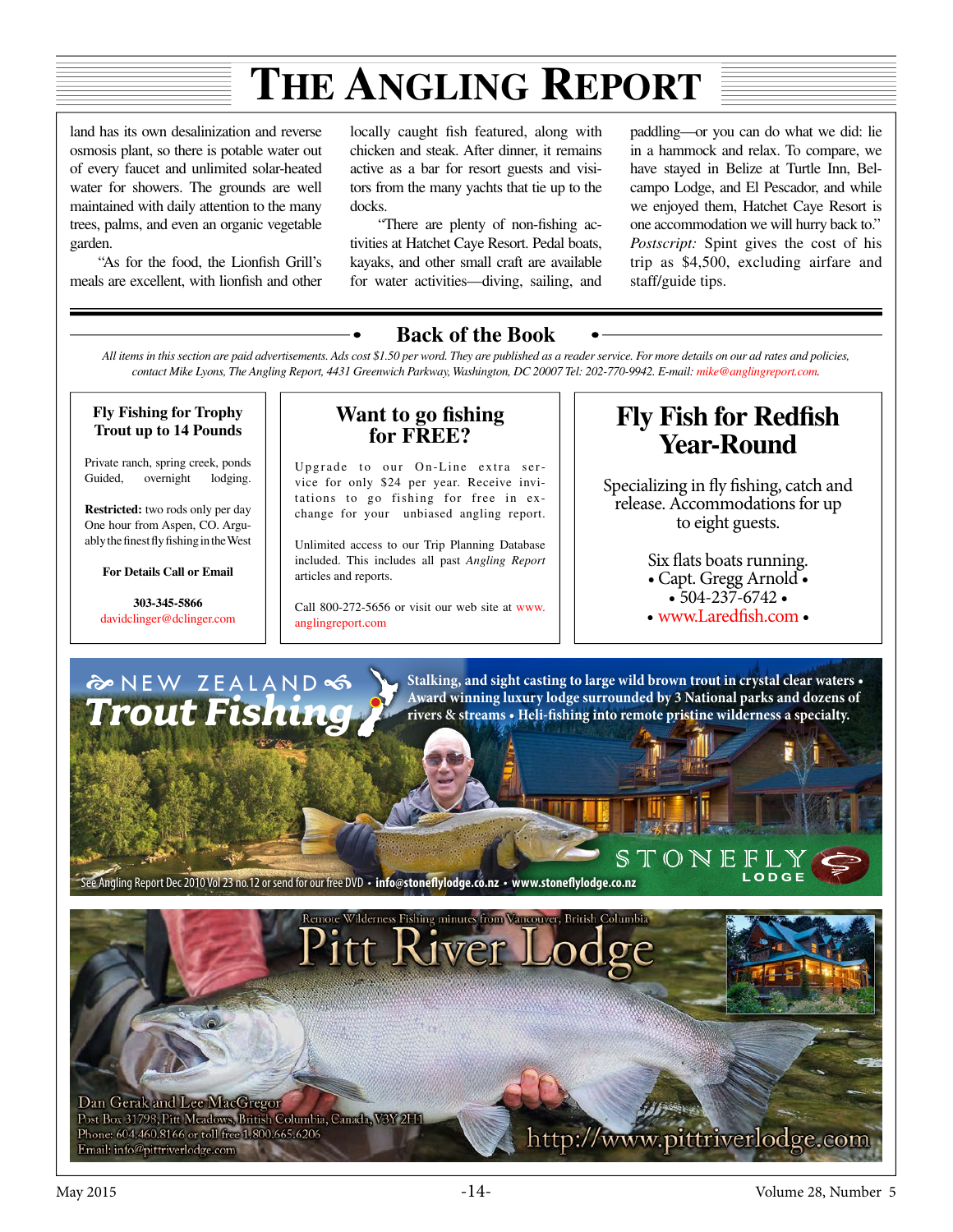# Welcome to the LD RUS

**Pursue** the Golden Dorado. freshwater's baddest fish, in 3 remarkable environments throughout Argentina.

- **· IBERA MARSHLANDS**
- · UPPER PARANÁ RIVER
- · BUENOS AIRES DELTA

Fish three lodges-three distinct habitats-on the same trip.

Our legendary accommodations and services are, of course, included.



#### **CALL OR EMAIL TODAY TO RESERVE YOUR PLACE**

1-917-338-7186 | www.nervouswaters.com | info@nervouswaters.com